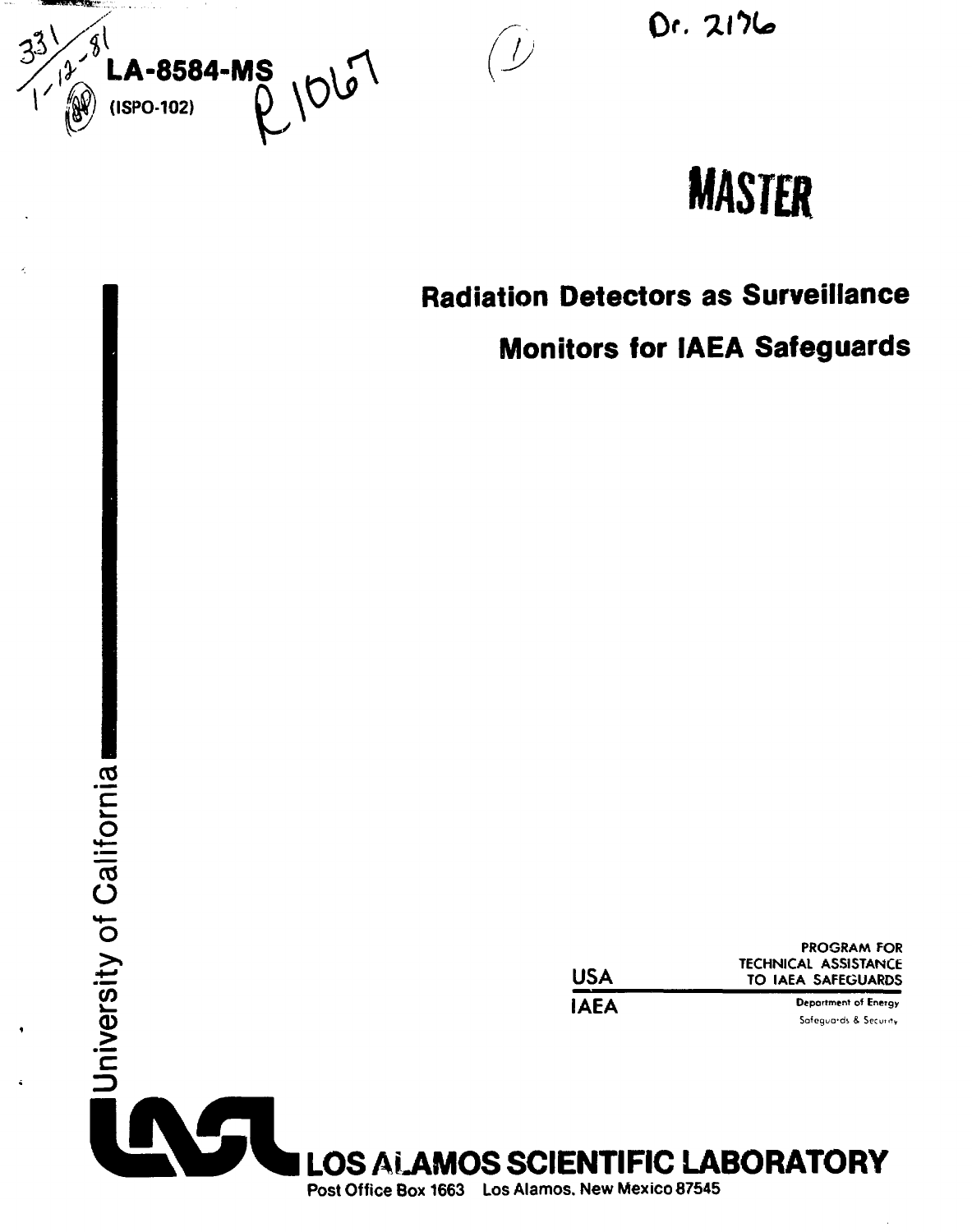## **CONTENTS**

|    | <b>ABSTRACT</b>                                                          |                                                                                                                                                                                                                                                                                                                                               |                                                     |
|----|--------------------------------------------------------------------------|-----------------------------------------------------------------------------------------------------------------------------------------------------------------------------------------------------------------------------------------------------------------------------------------------------------------------------------------------|-----------------------------------------------------|
| I. |                                                                          | <b>INTRODUCTION</b>                                                                                                                                                                                                                                                                                                                           | -1                                                  |
| н. |                                                                          | CANDIDATE RADIATION DETECTORS                                                                                                                                                                                                                                                                                                                 | $\overline{2}$                                      |
|    | А.<br>в.<br>$C_{\bullet}$<br>D.<br>E.<br>$F_{\bullet}$<br>G.<br>н.<br>L. | Radiophotoluminescent Dosimeters<br><b>Thermoluminescent Dosimeters</b><br><b>Film Badges and Ion Chambers</b><br><b>Photochemical Dosimeters</b><br><b>Superheated Drop Detectors</b><br><b>Electronic Pocket Dosimeters</b><br><b>Large Electronic Monitors</b><br><b>Other Radiation Detectors</b><br>Summary of Dosimeter Characteristics | 2355<br>$\frac{6}{7}$<br>П<br>12 <sup>2</sup><br>12 |
| Ш. |                                                                          | <b>TARGET CHARACTERISTICS</b>                                                                                                                                                                                                                                                                                                                 | 15                                                  |
|    |                                                                          | IV. TAMPER-PROOFING                                                                                                                                                                                                                                                                                                                           | 17                                                  |
| ٧. |                                                                          | OPTIMAL MONITOR APPLICATIONS                                                                                                                                                                                                                                                                                                                  | 18                                                  |
|    |                                                                          | VI. SUMMARY AND RECOMMENDATIONS                                                                                                                                                                                                                                                                                                               | 20                                                  |
|    | <b>REFERENCES</b>                                                        |                                                                                                                                                                                                                                                                                                                                               | 22                                                  |
|    | BIBLIOGRAPHY                                                             |                                                                                                                                                                                                                                                                                                                                               | 23                                                  |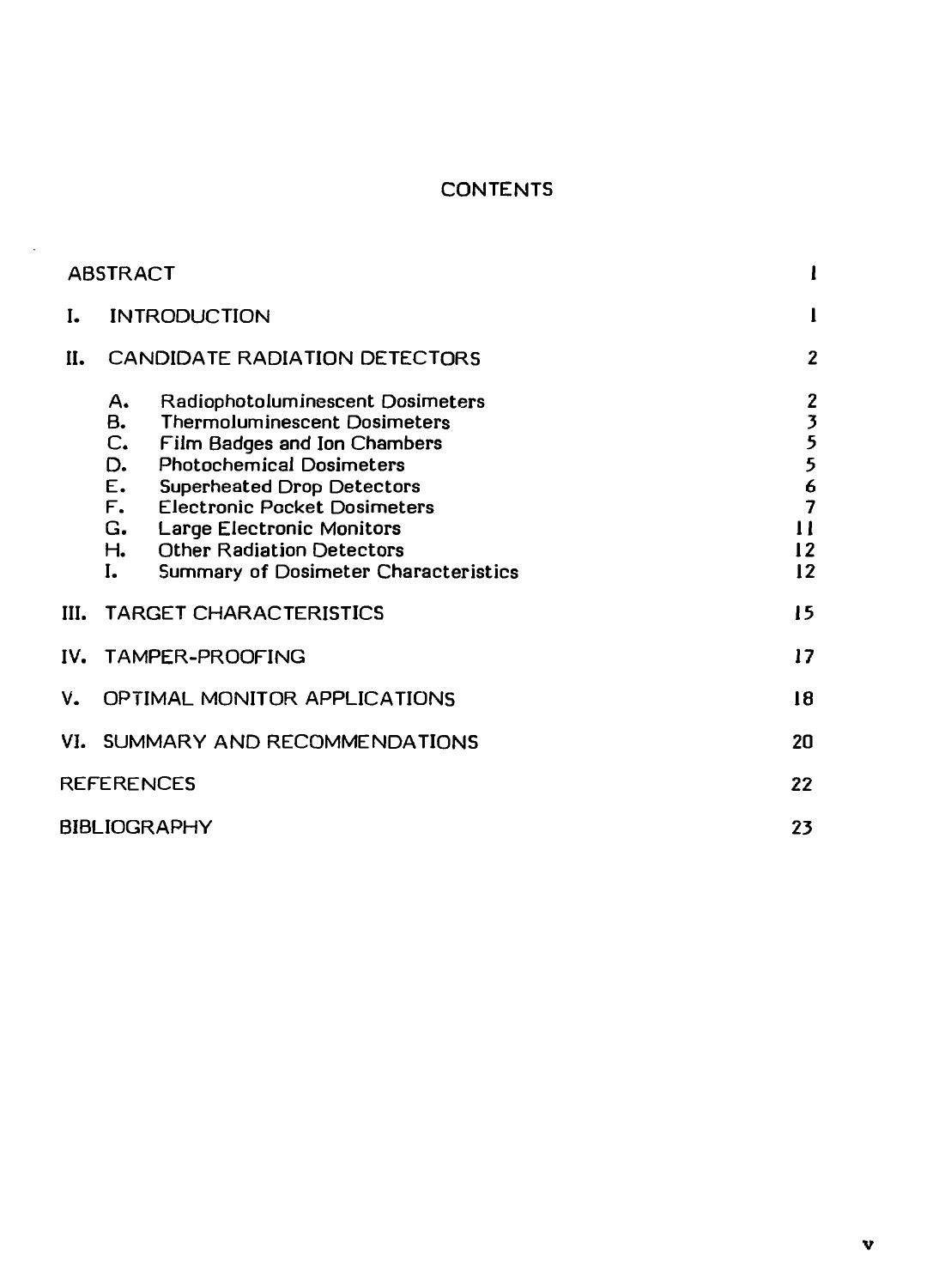## FIGURE

| Figure I. | Comparative size of some dosimeters | . | 13 |
|-----------|-------------------------------------|---|----|
|           |                                     |   |    |

# TABLES

 $\cdot$ 

| Table I.   | <b>Characteristics of Common Batteries</b><br>. <i>.</i>               | 11 |
|------------|------------------------------------------------------------------------|----|
| Table II.  | <b>Characteristics of Dosimeters</b>                                   | 14 |
| Table III. | Relative Gamma-Ray Intensity Versus Burnup<br>at Fixed Operating Power | 15 |
| Table IV.  | Relative Gamma-Ray Intensity Versus Irradiation<br>$\cdot \cdot \cdot$ | 16 |
| Table V.   | Some Specific Application Possibilities                                | 21 |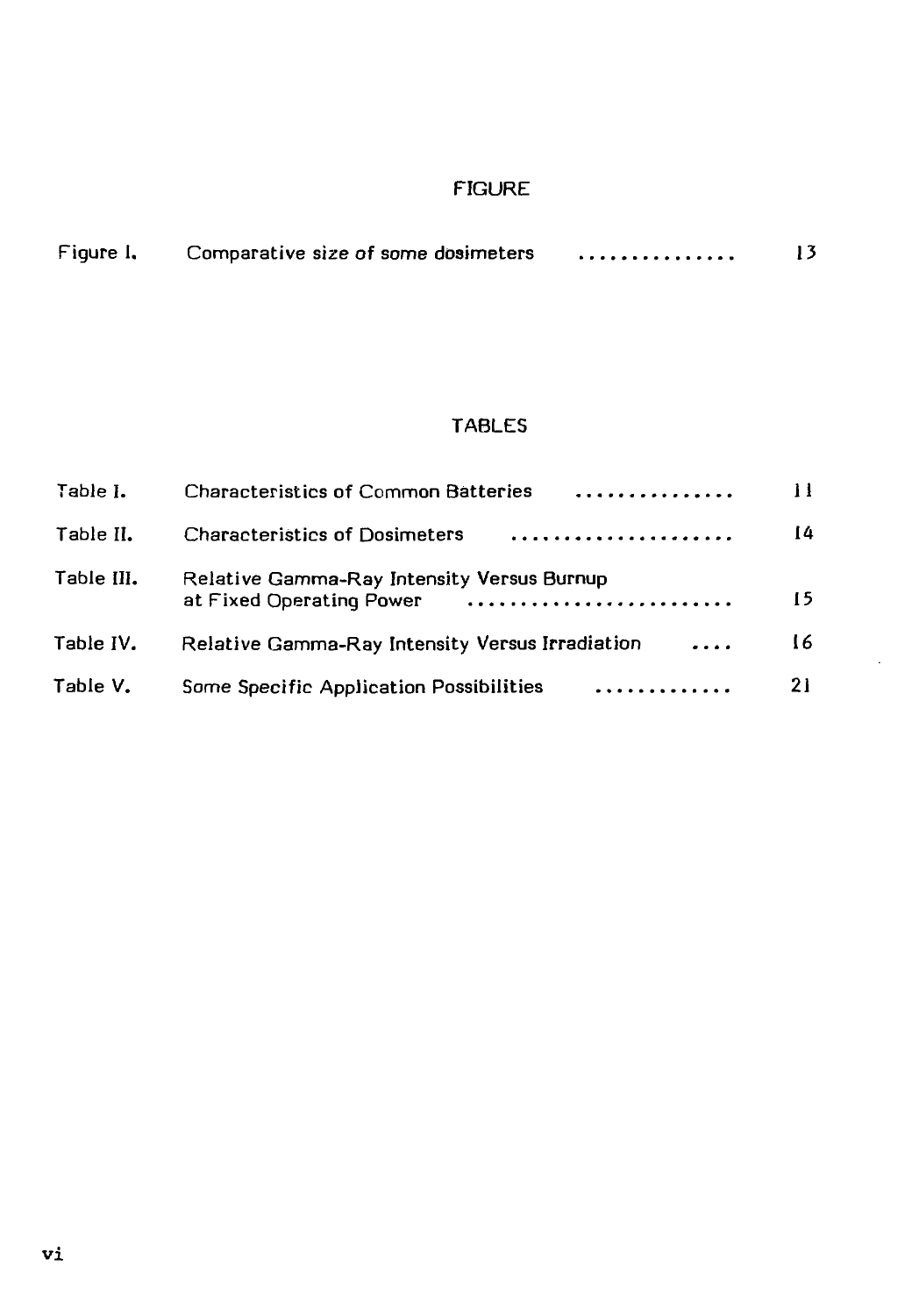#### RADIATION DETECTORS AS SURVEILLANCE MONITORS FOR IAEA SAFEGUARDS

by

P. E. Fehlau and E. J. Dowdy

#### ABSTRACT

Radiation detectors used for personnel dosimetry are examined for use under IAEA Safeguards as monitors to confirm the passage or nonpassage (YES/NO) of plutonium-bearir.g nuclear material at barrier penetrations declared closed. In this application where backgrounds are ill defined, no advantage is found for a particular detector type because of intrinsic efficiency. Secondary considerations such as complexity, ease of tamper-proofing, and ease of readout are used to recommend specific detector types for routine monitoring and for data-base measurements. Recommendations are made for applications, data acquisition, and instrument development.

I. INTRODUCTION

Confirmation of the passage or nonpassage (YES/NO) of nuclear material at barrier penetrations that allow access to safeguarded nuclear material but are declared closed is a form of safeguards surveillance now practiced by the International Atomic Energy Agency (IAEA). The Agency has used Toshiba glass radiation dosimeters enclosed in a metal seal for unattended confirmation and has found compactness, simplicity, low cost, and tamper-indication to be desirable attributes of a YES/NO monitor. The Agency has not gone through a systematic survey of detectors alternative to the Toshiba dosimeters and has requested that such a survey be carried out under the US Program for Technical Assistance to IAEA Safeguards (ISPO Task E.41). This report constitutes a survey of available radiation detectors considered suitable for confirming that fresh or irradiated reactor fuel elements or plutonium-bearing materials have not been taken through a penetration opening during a period of unattended surveillance.

In making the survey, the principal goal was to find radiation detectors that were commercially available or that would be available in the very near future. A secondary interest was directed toward radiation detectors that appeared suitable and seemed to be of such potential value that they would eventually be marketed.

Additional guidance from the Agency during the course of the study suggested that there would be yearly interrogation of the monitor, making reliability of particular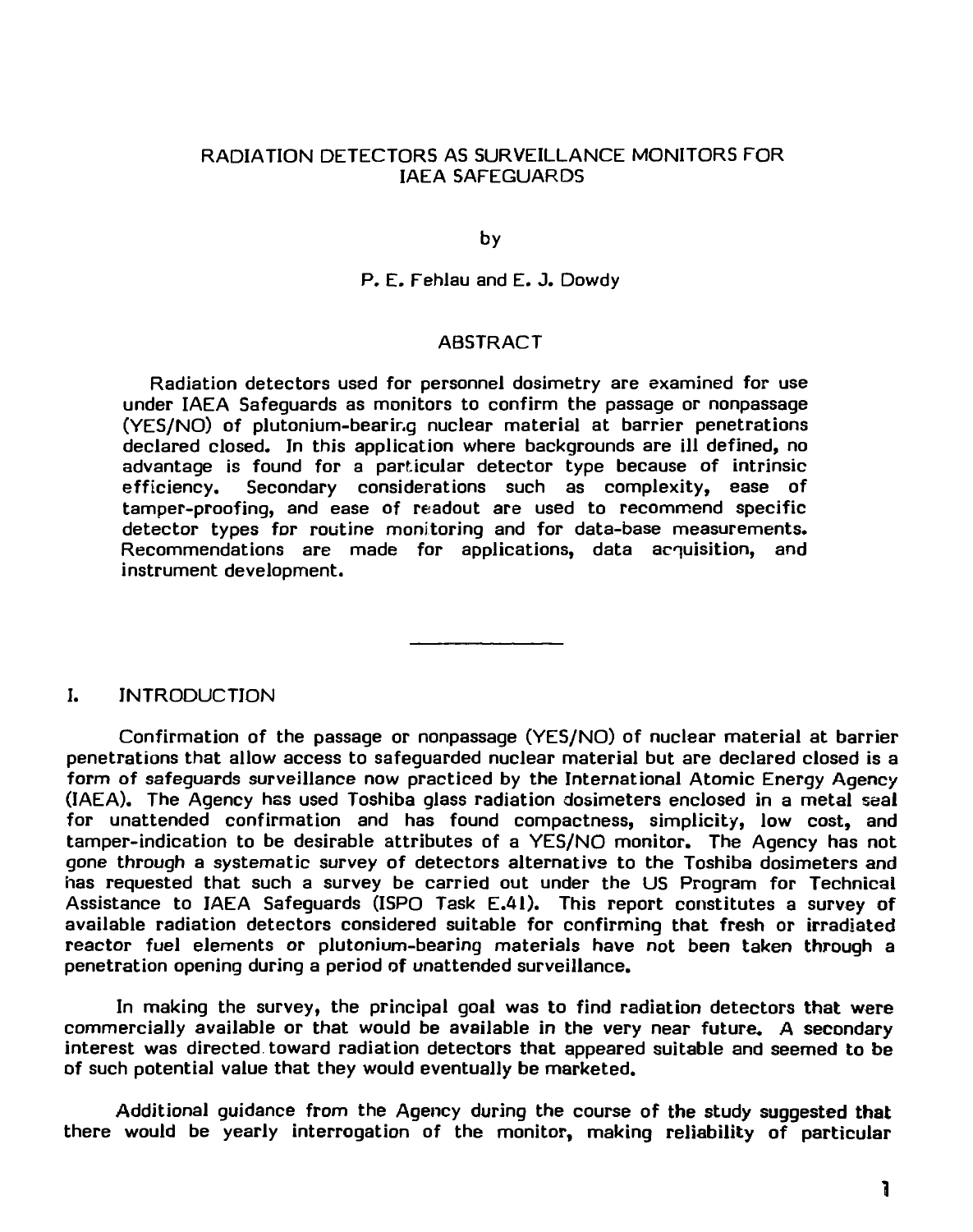concern. Also, the yearly interval between inspections makes monitors that require no power or that use host outlets to provide or maintain operating power attractive, although monitors that use self-contained primary lithium batteries seem capable of performing for as long as a year. Further, the Agency has a requirement that the monitor be simple to install, retrieve, and read.

The radiation detectors surveyed will be discussed and evaluated before making a recommendation of deserving systems. Where cost estimates are available, they are for early 1980.

#### II. CANDIDATE RADIATION DETECTORS

#### A. Radiophotoluminescent Dosimeters

It might be best to look first at the currently used technique, radiophotoluminescence (RPL), using Toshiba glass dosimeters. The RPL effect is exhibited in a material, originally nonluminescent under visible or ultraviolet (uv) illumination, when luminescent centers are formed by exposure to ionizing radiation. Typically, absorption bands in the near uv are formed during irradiation, and illumination with radiation falling in the absorption band results in visible luminenscence proportional (up to perhaps 1000 R) to the exposure during the irradiation. The process of illumination and measuring the luminescence intensity is the means of reading the RPL dosimeter and it is a nondestructive process, that is, it may be repeated at a later time to give the same result. The time interval between exposure and reading may affect the result through dose build-up or fading. Heating to temperatures near 150°C for a few minutes or storage at room temperature for a day is required to reach the maximum luminescent effect. Fading is often just a few percent per year with modern glasses. Heating to higher temperatures causes destruction of the absorption bands, and a nominal 20-min period at 400°C is adequate to allow re-use of the Toshiba dosimeter. A tactic of subversion by heating can be detected easily using a substance that undergoes a nonreversible change at a calibrated temperature.

RPL dosimeters have been made for use in the gamma-ray dose range of 10 mR to several thousand R, independent of dose rate. Use at higher total doses is possible but build-up and fading are more pronounced. Usually, very high dose rates are tolerated well. Gamma-ray energy spectral response is variable by as much as a factor of 10 over the range of 50 keV to 1 MeV but the low energy response can be adjusted with filters to obtain reasonably flat response over this entire energy span. A suitable response to neutrons can be obtained by means of external converters or internal neutron absorbers or scatterers. The fast neutron response is usually rather small but thermal neutron response can be made quite good.

Precautions in the use of RPL dosimeters include mechanical protection to avoid surface damage and protection from uv light and extreme heat. The uv intensity used in readers is low and damage does not occur, but at the intensity of normal sunlight, the RPL level can be reduced by exposure.

In use, the RPL dosimeter must be packaged for mechanical and uv-light protection and may be exposed for long periods of time. Reading requires careful cleaning of the dosimeter surface and use of a reader. Repeated readings may be carried out to obtain more precise results and the dosimeter may be saved for future reference with only slight RPL intensity loss rate.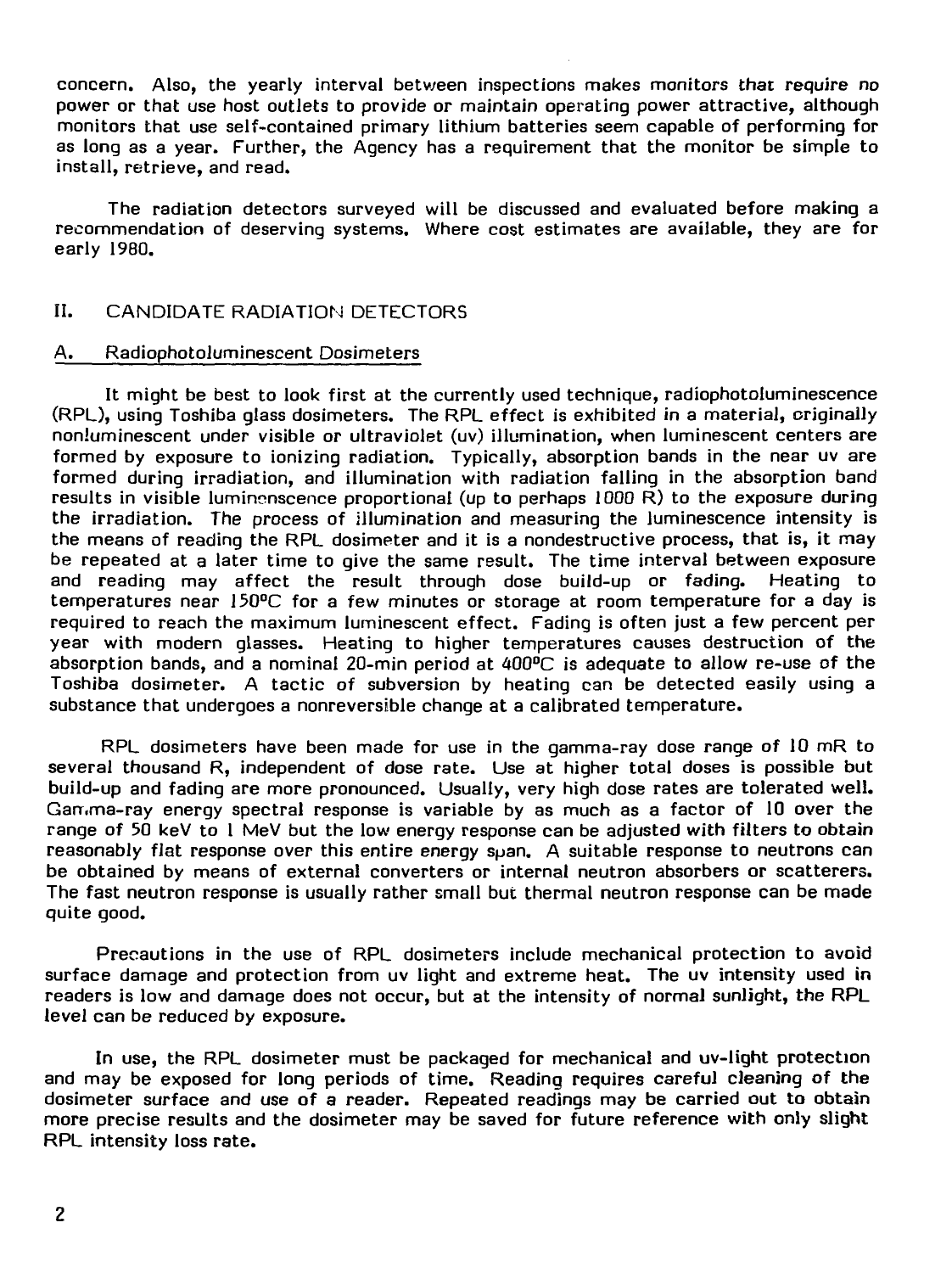We were unable to find a commercial vendor for RPL dosimeters in the United States. We found users of Toshiba personnel dosimeters who were also unable to obtain additional dosimeters, replacement readers, or reader repairs. A US Army high radiation level dosimetry project team experienced similar difficulty in obtaining Toshiba RPL dosimeters but was able to obtain the dosimeter glass in small quantities from Prof. R. Yakota in Japan. Dr. A. E. Cohen of the Army project at Ft. Monmouth was unable to help us contact Prof. Yakota but did state that Toshiba was interested in resuming production of RPL equipment if the Army project represented a sufficient commercial incentive. We contacted Prof. Y. Nishiwaki,  $D'$  recently an IAEA staff member now of Toshiba, who commented that the Toshiba dosimeters have been "rather difficult to obtain" but are now in production. He provided us with the name of Mr. T. Ohmori<sup>2)</sup> in Tokyo as the proper contact, but we have had no response from our inquiry. We had a phone call from Mr. T. Aoki<sup>3)</sup> of Toshiba International in New York City and he offered to send literature, but we had not received any at the time of this report.

Other suppliers of RPL glass dosimeters to the Army that have been contacted are SEI, Ltd. through Fisher Controls, Ltd., 4) and Frieseke and Hoepfner,  $G$ mbh, 5) but neither has responded. An inquiry to R. A. Stephens and Co., Ltd.<sup>6)</sup> about pocket dosimeters brought some mention of RPL dosimeters and readers in technical literature dated 1964. A further inquiry to R. A. Stephens brought the response that they do supply readers on a contract basis with 500 units minimum. GEC of the UK was the stated glass supplier.

In summary, the RPL dosimeter seems ideal for the surveillance application because it is small, requires no power, can be made tamper-safe easily, and with proper encapsulation and care in reading, can do a suitable job. The drawbacks, in addition to lack of assured supply, are that it can be erased by heat and uv radiation and the small size makes it easily subject to subversion by external shielding during short time intervals when undeclared use is made of a monitored penetration.

#### B. Thermoluminescent Dosimeters

Radiothermoluminescent dosimetry materials form metastable states when exposed to ionizing radiation and maintained at or  $b\epsilon$  w the exposure temperature. Reading is carried out by measurement of the integrated intensity of light emitted when the trapped energy in the metastable states is released by an increase in temperature during uniform heating of the thermoluminescent dosimeter (TLD). The reading process includes the necessary annealing step to return the TLD to its intitial state after which it can be re-used, at least in the case of routine exposures.

A large number of materials display thermoluminescent properties and many of these have been used to some extent in dosimetry. Presently, commercial systems use LiF or CaF host material containing one or more activators. The activator is in some way responsible for effecting the desired performance characteristic and in some cases the activator is known, as in CaF:'In, while in other cases the activator is not disclosed. In LiF, for example, the pure crystal exhibits poor sensitivity, but systematic studies of activator performance enhancement resulted in a patented material having not only adequate sensitivity but improved annealing properties. The activator used remains undisclosed.

The physical properties of primary interest in this intended use of TLDs are relative sensitivity, energy response, fading, and susceptibility to spoofing. The first three properties must be considered together in this application. The CaF-based dosimeters are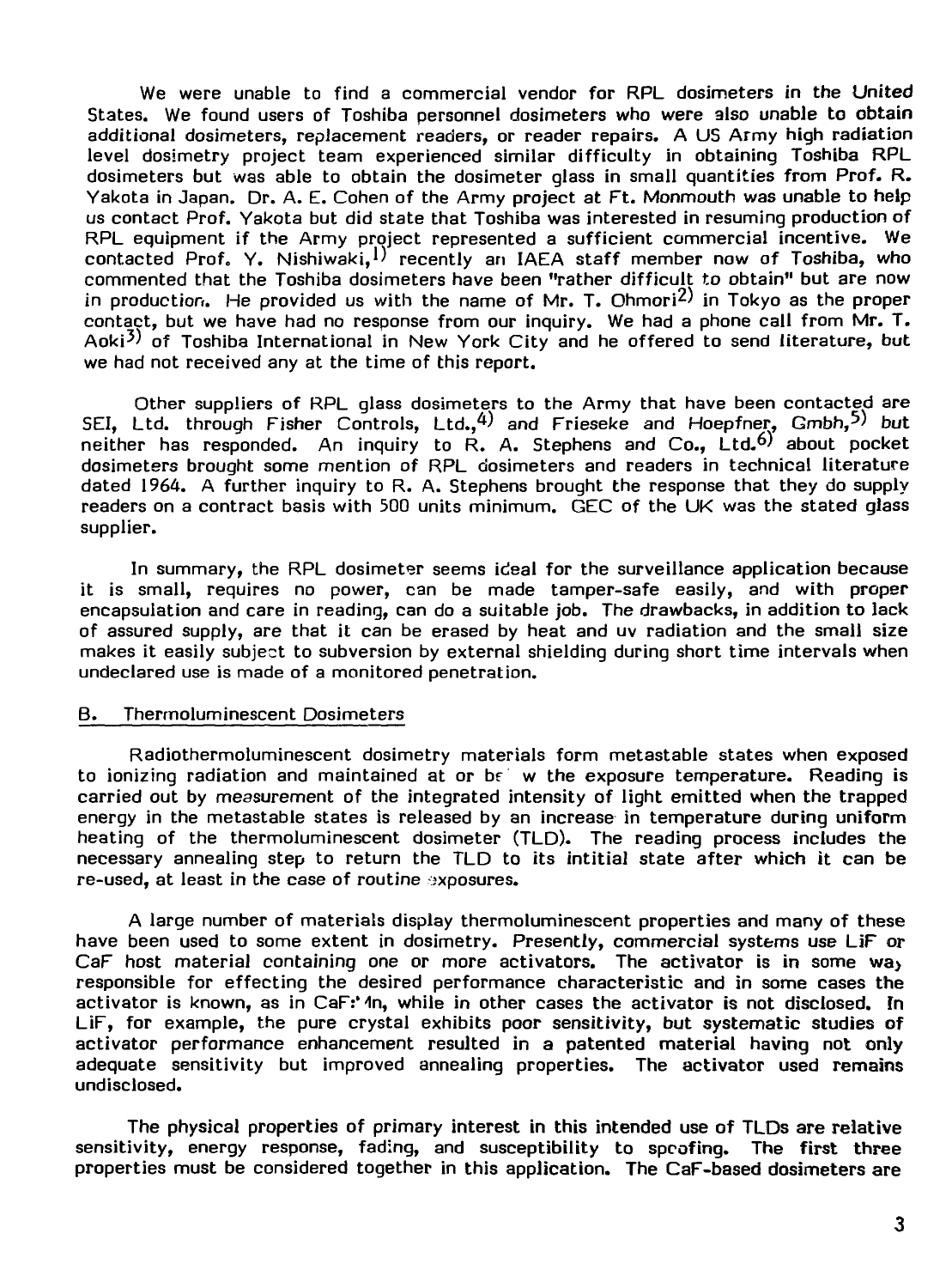hundreds of times more sensitive than the LiF-based dosimeters, but the latter do not have the greatly enhanced low energy photon response of the former and thus, do not need the spectrum tailoring filters used with the former. The relative response of filtered  $Caf_2-based$  dosimeters is 10 to 30 times more sensitive, but the fading is more serious, being exponential, with 15% fading in the first two weeks compared to about 5% per year fading at room temperatures for LiF-based dosimeters. Both fading rates increase under semitropical conditions. There is no large difference in sensitivity for long term exposure applications.

Some secondary differences can become important in this application. LiF has the property that the response is linear with dose up to about 400 R, after which its response per unit of dose increases. This characteristic is undesirable in routine dosimetry, but in this application may even be desirable. It is only when the integrated dose exceeds many thousands of R that a problem occurs, and then only for re-use. The LiF dosimeters are desensitized by such high exposures and cannot be re-used. An observed self-dosing effect in CaF<sub>2</sub> dosimeters caused by radioactivity in the phosphor itself or by radioactivity from potassium in the glass encapsulation has the effect of increasing the background, making the detection sensitivity lower for this application.

Present practice in personnel monitoring makes use of more than one TLD sensor in each package. The individual components can be used with converters or attenuators to tailor the response for a particular form of radiation such as beta, gamma, or fast neutron, or a particular energy spectral component. Similarly, with LiF, the  $6Li$  and  $7Li$ fluorides are used in combination to measure thermal neutron exposure. This is done using careful calibration of the gamma response of the neutron absorbing  $(6Li)$  natural Li dosimeters and  $\frac{7}{1}$  dosimeters that have no thermal neutron response. Simultaneous readout of the two TLD types is done and the desired neutron exposure result is obtained by differences.

The useful gamma-ray dose range for TLDs extends from a few mR to greater than  $10^5$  R and the dosimetric property is independent of dose rate up to a limit of  $10^{11}$  R/s.

Typical reading instruments provide a scheduled sequence of preheating to remove the most variable components of light emission, after which a programmed increase in temperature occurs while photometric measurements of the light output of each heated segment are made. Subsequent temperature variation is carefully programmed to return the dosimeter to a "eusable state. The method of heating is either by heated plate or passage of heated flowing pure dry nitrogen, and the required time for the entire cycle can be approximately one minute. Some readers are semiautomatic and when manually loaded can process and record results automatically for a number of multichip dosimeters.

Disadvantages of TLDs are similar to those of RPL dosimeters. There is a uv-light sensitivity that can vary with irradiation history and material type, producing an increase in the apparent radiation exposure with LiF, whereas there is a decrease in apparent exposure in the RPL case. The thermal annealing effect is more serious for TLDs than for RPL dosimeters because lower temperatures are used for readout. Heating would be a means of destroying the latent radiation exposure record, but temperatures could be independently measured to expose subversion. Again, a TLD package is not large and could be shielded easily by lead during diversion to reduce the exposure to undetectable levels.

Perhaps the most convenient way of obtaining TLDs is by purchase of a dosimetry service in which the vendor provides the required number of dosimeters on a periodic basis,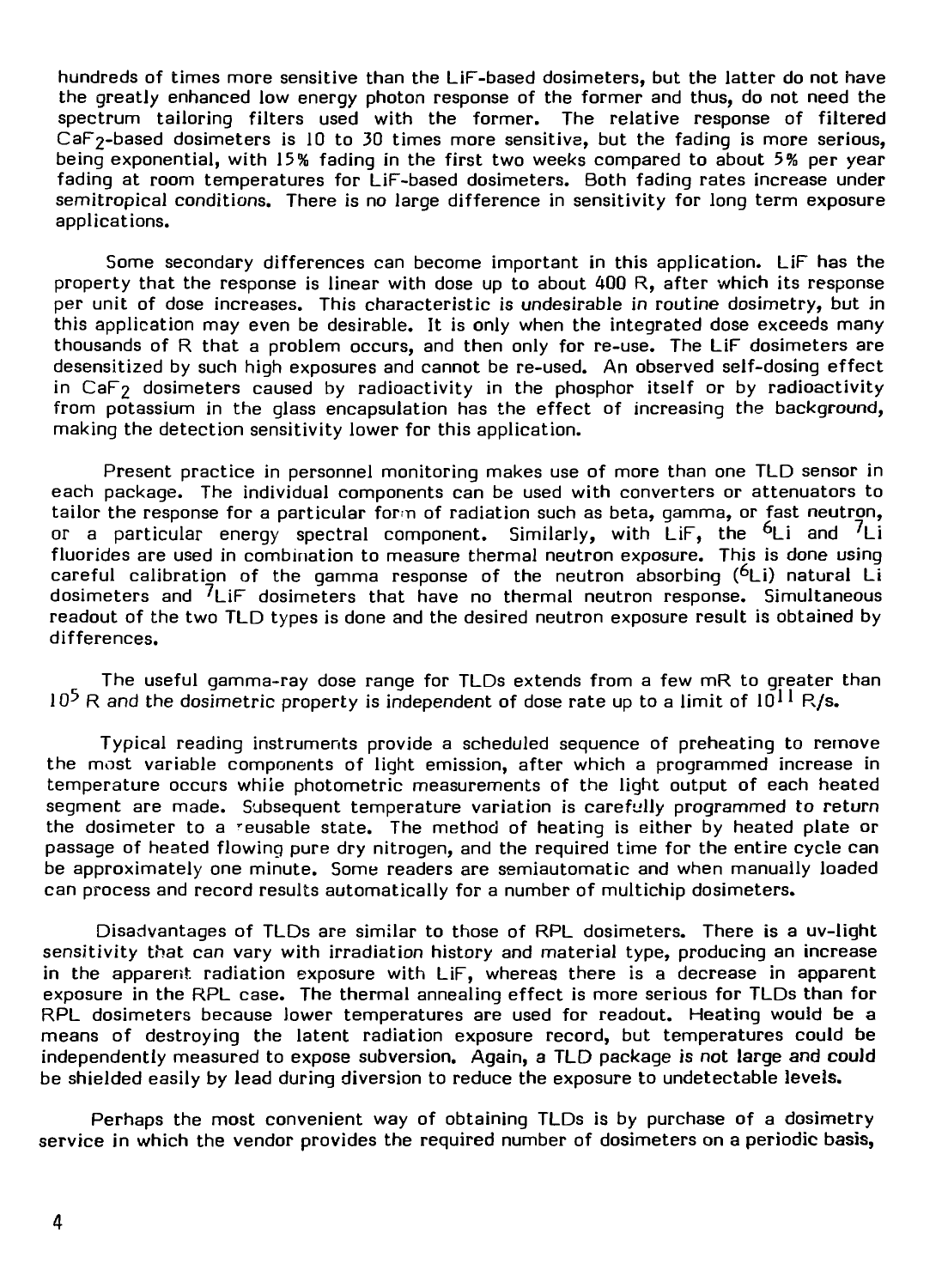reads the used dosimeters, and provides the results to the customer. The Eberline Corporation<sup>7)</sup> provides a service in which five identical Lif chips are used for environmental monitoring and for which the present charge is about 10 US\$ per year on an annual cycle. Additional initial setup charges are imposed on quantities under 100 dosimeters and minimum billing charges per quarter are imposed. The reading cycle used is said to eliminate fading for use periods up to one year, and effects of light, heat, humidity, and time on response are said to be insignificant. Eberline does not sell complete TLD systems but does sell a TLD reader (3500 US\$) that uses a pan heating system for single TLD reading, Eberline also markets accessories for the reader and dosimeters but, as with many vendors, the user must buy the lithium fluoride chips and assemble, calibrate, and establish the uniformity of the final dosimeters himself. Cost of one dosimeter would be on the order of 6 US\$ but the means to calibrate and verify performance must also be considered and will add substantially to the cost.

Victoreen $^{8)}$  is another well established vendor marketing TLD readers and accessories. The basic reader is also a heated planchet single dosimeter chip reader and the price is about 3800 U5\$. A wide range precision version costs 6000 US\$. The basic reader has been available for some time and has an excellent reputation. Victoreen markets dosimeter chips on a batch quote basis and the same burden is on the user for packaging, calibration, and uniformity check.

Harshaw<sup>9)</sup> is another supplier of dosimetry systems exclusive of chip holders and is a major producer of the dosimetry materials. In the basic model the reader is in two separate units, one the heater-detector unit and the other an integrating picoammeter. Heating is by planchet and the total cost is about 7250 US\$. A modification of the basic unit can read a two-chip holder by moving the chips through the reader. Harshaw markets more elaborate readers capable of automatically reading quantities of multichip dosimeter cards, but such readers are more useful for periodic routine personnel monitoring. Harshaw sells the LiF dosimetry material in different physical form and the price for chips of LiF in small quantities is about 2 US\$ each. Enhanced or diminished neutron response versions are available at up to twice the cost mentioned. Harshaw does not supply holders but does recommend suppliers of such fixtures to dosimeter chip customers.

In summary, the principal attraction of the TLD is its small size and lack of power requirements or maintenance. The LiF forms are suitable for use on a yearly reading cycle and a commercial service is available that can provide dosimeters, packaging, and reading on a yearly basis. Tamper-indicating enclosures can be provided separately and the cost for the entire monitor should be low enough to allow widespread use.

#### C. Film Badges and Ion Chambers

Two common personnel dosimeters, one based on photographic film and the other on electrostatic charge measurement, are considered as not acceptable candidates for this application. Charge measurement by ion chamber electrometers is limited by leakage, which is as large as 2% per day in a good ion chamber. Thus, annual reading is impractical. Film has other drawbacks. It is becoming more expensive, is not reusable, and suffers from blackening by exposure to light, heat above 60°C, pressure and chemicals. The time and effort required to obtain and read the results are greater than other methods with no increase in utility for this application. Finally, in long term monitoring the fading of film can be induced by exposure to moisture and heat.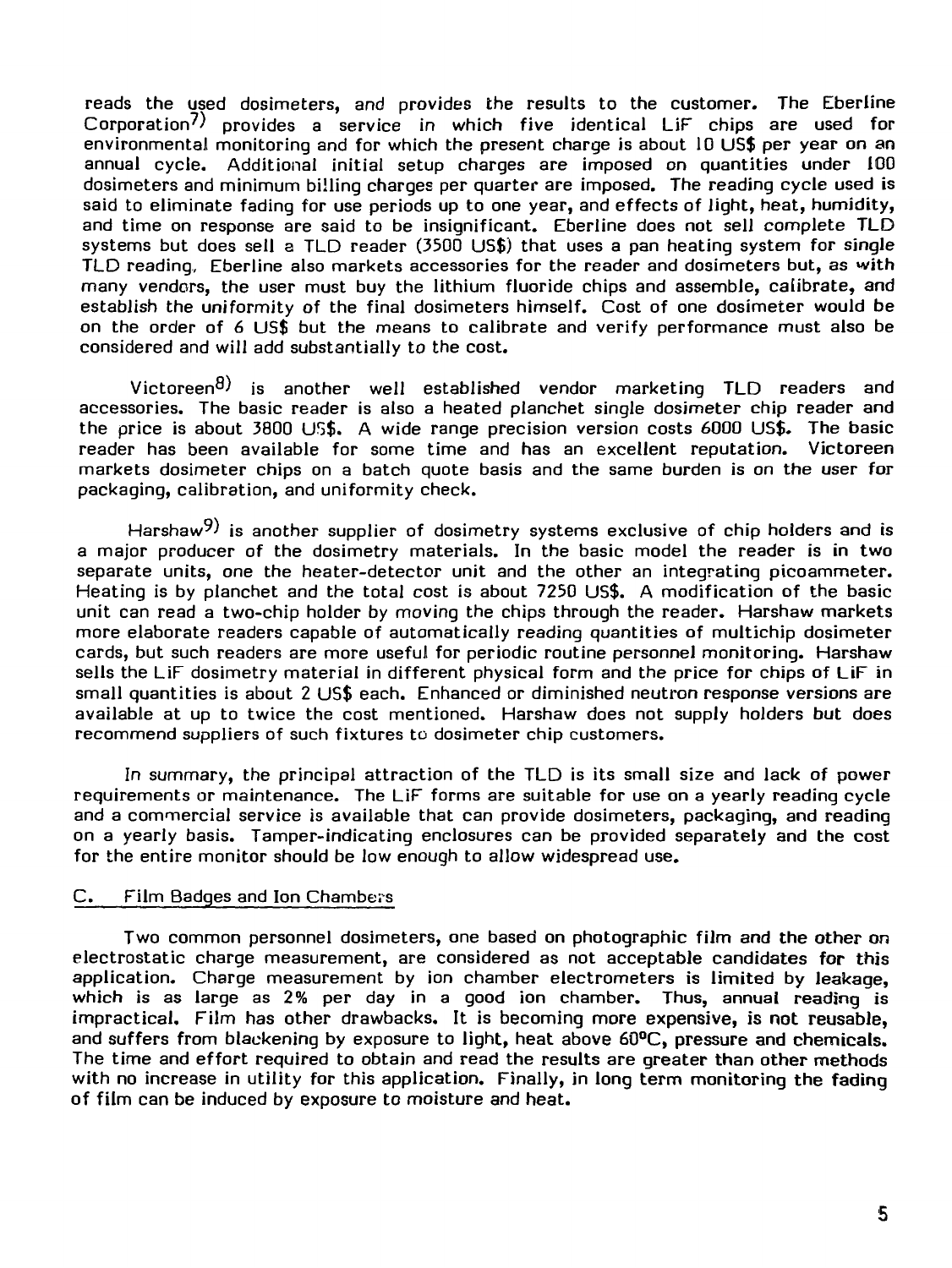#### D. Photochemical Dosimeters

Photochemical dosimetry is possible but, in general, the method is not a practical one for personnel or environmental monitoring. One type of chemical dosimeter is applicable to "YES/NO" monitoring in a limited sense. It is a commercially available high-dose radiachromic dosimeter and would be suitable to monitor for passage of freshly irradiated fuel in a normally high-background location where other methods may saturate or be insensitive. As an example, the application could be to monitor a small penetration where the dosimeter would be in close proximity to the diverted fuel and where the penetration is near the normal irradiated fuel transfer or storage area. Similarly, it could be used to verify declared irradiated fuel channels.

The basis of the commercial radiachromic dosimetry is the use of aminotriphenyl acetonitriles that are colorless precursors of a highly colored stable organic dye. Exposing a liquid or solid state solution of the compound to ionizing radiation can cause changes that result in reorganizing the molecule into the dye in an appropriate solvent activator. The integrated absorbed dose is determined by measuring the optical transmission of the material at wavelengths where the dye absorbs strongly. The dosimeter absorption depends on the thickness of the absorber, and by making the dosimeters very thin, a very high dose range ( $10^4$  to  $10^7$  R) can be covered. The threshold in a practical dosimeter varies from  $5 \times 10^{2}$  R in a 1-cm path length solution to perhaps  $5 \times 10^{4}$  R in a 0.005-cm nylon or plastic host matrix for a solid state solution of the dye precursor. Typically the usable dose range of the dosimeter covers about three decades of dose above the threshold.

Radiachromic dosimeters are marketed by Far West Technology<sup>10</sup> in the form of impregnated papers and plastic or nylon sheets. Special fabrication is available for particular applications. Standard items include dosimeters at a price of about 0.20 US\$ per 1-cm<sup>2</sup> dosimeter, detector envelopes for light protection at about 0.04 US\$, and radiachromic readers at 415 US\$ each. Dosimeters are calibrated by batch, but the vendor recommends use of more than one to minimize variation. Calibration based on the expected exposure environment is recommended to determine the accuracy being achieved in routine use.

Drawbacks for radiachromic dosimeters are similar to other small dosimeters. Shielding is easy a.id exposure to light or heat can destroy the latent information. Re-use is not possible.

#### E. Superheated Drop Detectors

A recently developed technique for radiation monitoring and dosimetry makes use of the bubble chamber principle wherein a superheated liquid is caused to nucleate gas bubbles by the presence of seed sites induced by radiation or particle interactions. The practical implementation of this principle is realized by forming small superheated drops dispersed in a gel-like host medium where they are held immobile. Each drop serves as a miniature bubble chamber and nucleation in one superheated drop consumes only that drop. The total amount of vapor released by radiation induced nucleation is a measure of the exposure and is easily determined if the host gel container is allowed to freely expand as gas bubbles are formed. Then the density of the dosimeter packet changes and this density change can be related to exposure through an appropriate calibration. The density measurement proposed uses a hydrometer-like arrangement in which a dosimeter packet with indicator stem is floated in a liquid. Other schemes for measuring the exposure include: electronically detecting the audible sound emitted during nucleation; collecting vapor into the top of a flexible disk-shaped container having ruled circles to measure the volume of released gas.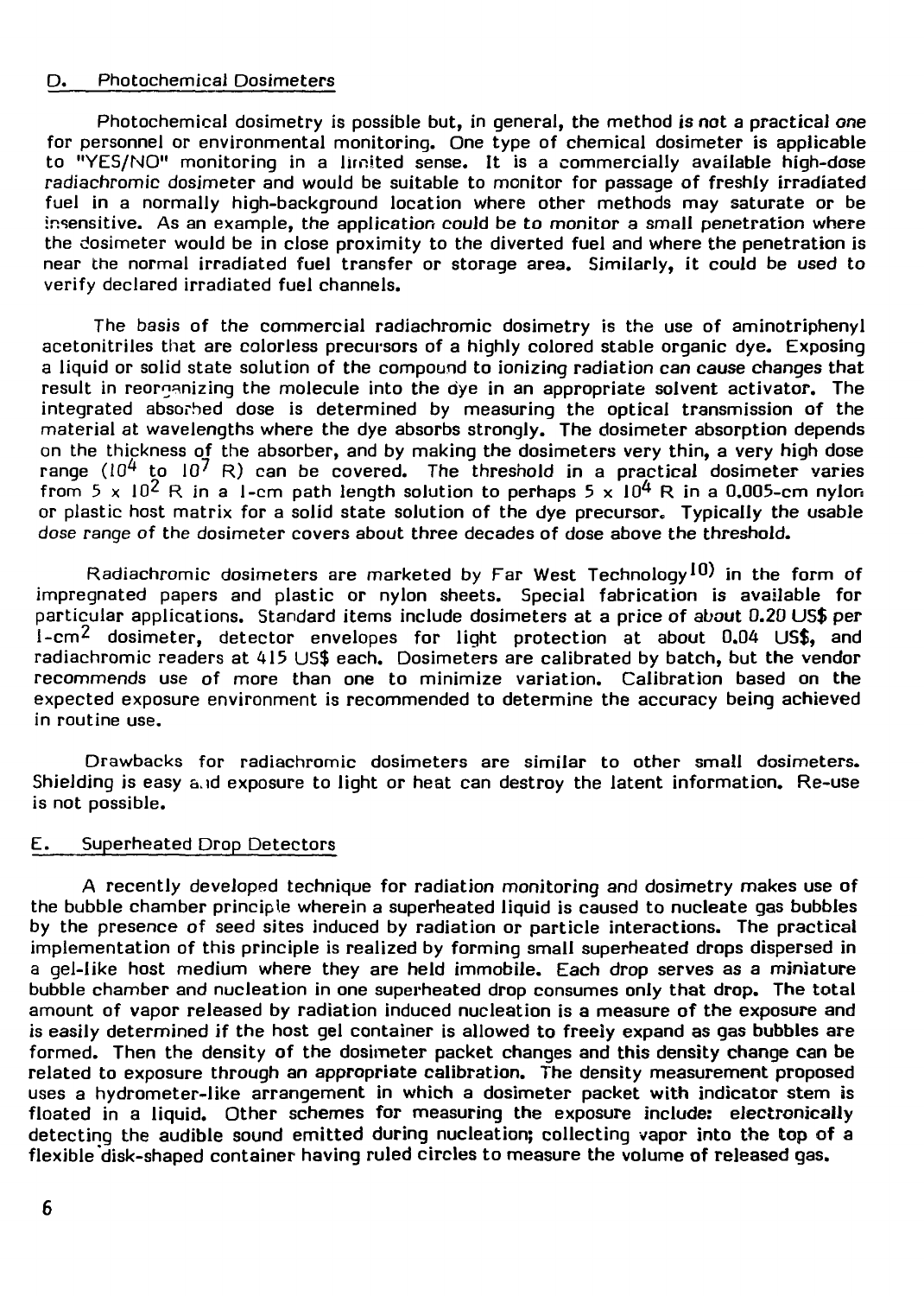At this time, the amount of work on superheated drop detectors has been sufficient only to support a patent application. Dosimeters are not available commercially. The principles have been demonstrated but many practical considerations are involved in application. The sensitivity of the dosimeter depends on the degree of superheat and therefore the temperature of the environment. A practical limit to the amount of superheat is the homogeneous nucleation limit, a temperature at which spontaneous nucleation takes place. Temperatures must remain below 3°C of the limit to have useable lifetimes. Six droplet compounds are mentioned in the patent and six examples are given for host materials and means of dispersing drops. Much work remains to be done to characterize them properly and determine the expected lifetime as a long-term monitor and to assess the effects of possible long-term composition changes.

The nature of the superheated droplet dosimeter makes it sensitive to fast neutrons (1-10 MeV) and gamma rays above about 6 MeV. As such, it would have high sensitivity to freshly irradiated fuel through detection of neutron emission. Thermal neutron sensitivity may come about by detection of energetic neutron capture gamma radiation. Proper attention to surrounding materials would be needed for most efficient use in a high neutron environment to minimize background.

The expected shortcomings for this dosimeter include its susceptiblity to other nucleation sources including heat, mechanical disturbance, and outgassing of the host medium. It has positive attributes including potentially low background, a high sensitivity to freshly irradiated fuel, no power requirement, it is easily read, and being a neutron detector, it is difficult to shield. It is not reusable but can be read at intervals during its lifetime.

#### F. Electronic Pocket Dosimeters

Pocket dosimeter and electronic film badge are terms used for small electronic instruments that consist of a radiation detector and circuitry to measure and announce the presence of a certain dose or dose rate of gamma radiation. In the past they have provided audible warning of the presence of dangerous radiation fields, but at present they are being used as personnel dosimeters in routine low-dose situations. Recent developments and future plans are such that it will be possible to sense and display both total dose and dose rate in one package, making pocket dosimeters of greater use than other types of personnel or environmental dosimeters.

The basic requirements for a pocket dosimeter include a radiation detector, electronic circuitry to detect and accumulate dose increments, a display mechanism, and a power source that is usually a small, sometimes rechargeable, battery. "Chirpers" are available that do not have memory and simply audibly announce the accumulation of a specified unit of dose, but the majority of units are integrating dosimeters that audibly announce and display discrete dose increments or can be read to display the accumulated dose.

Geiger-Mueller (GM) counters are used in most pocket dosimeters because they are small, simple, inexpensive, and have modest power requirements. The response of the GM counter to gamma radiation can be made to mimic tissue response by lightly shielding the GM counter with lead foil to reduce its somewhat higher response to low energy photons. The GM counter is thus well suited to dose measurement and the range of dose measured can be varied by choice of the physical size of the GM counter used and by the numerical size of the memory and display. A typical pocket personnel dosimeter using a GM counter, an internal LED display, and powered by a 9-V mercury transistor battery, has approximate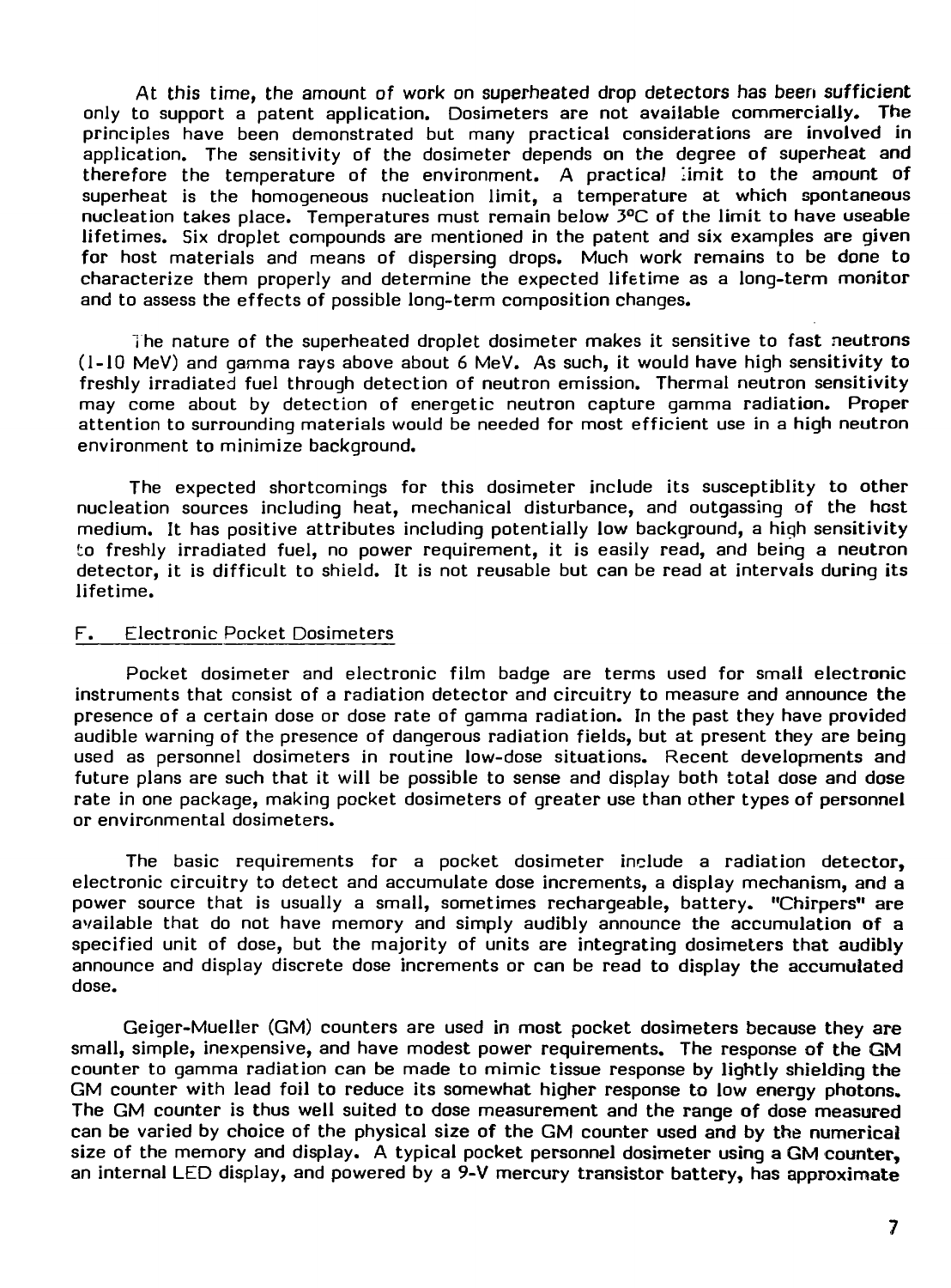front panel dimensions of 7.5 cm  $\times$  3 cm and approximate length of 10.5 cm. Its weight is typically 200 grams. The size and weight increase when rechargeable batteries or larger detectors are used.

Recently, the drawbacks of size and weight in GM counter personnel dosimeters have led to the use of cadmium telluride (CdTe) detectors in a chirper developed by Wolf, et al., (1979). Use of the CdTe room temperature semiconductor photon detector reduces the size of the dosimeter because CdTe, with a density around 6  $q/cm^3$ , is a more efficient detector than a GM counter, and the needed operating potential is only a few volts compared to a few hundred volts for GM counters. The LASL-developed CdTe chirper mentioned has dimensions of 6.2 cm by 3.2 cm and 1.7 cm thickness and weighs only 50 grams. Commercial manufacturing and marketing of a CdTe chirper appears to be imminent and plans for developing a CdTe pocket dosimeter indicate that one may be available in about two years. The dose response of the CdTe detector used in the chirper is flat in the measured interval between 80 keV and 1.3 MeV making it a suitable substitute for the GM counter.

Precautions in use of electronic pocket dosimeters are fewer than for the nonpowered dosimeters. There are no adverse effects from humidity below 90%, sunlight, heat below 55°C, or prereading cleaning procedures. There is no inherent dose build-up or fading, and readout does not destroy the information. The electronic dosimeters are susceptible to being shielded, although in principle, shielding can be detected in a dose rate measuring instrument by simply monitoring for large dose rate decreases with additional circuitry.  $R^+$  and other soaking environments can cause failure of high voltage supply components ir , jcket dosimeters. A salt or corrosive chemical-laden atmosphere can ruin components or circuit boards, and mechanical shock can destroy circuit connections or the detector or introduce microphonic noise. The commonly encountered drawback to the electronic dosimeter is that all of the data can be lost if the battery fails. The problem is partially solved in units having a secondary power source used to maintain memory power after primary battery failure. In such units, replacing a dead battery returns the unit to its state at battery failure and the preserved accumulated dose can be read out or normal monitoring resumed.

The simplest electronic dose measuring device is the Eberline Personnel Radiation Monitor Model RT-1A, referred to as the RAD TAD. These have been marketed for many years and are familiar objects where x-radiography is carried out. The unit has the basic components of a GM counter, battery and high voltage power supply, integrator, and audible device driver for causing a chirp that starts at a dose rate of 0.1 mR/h and increases in frequency at higher dose rates. It is approximately cigarette-package size, weighs about 170 grams, and costs about 120 US\$. It does not meet the present requirements because it lacks memory and display, but Eberline does have plans for an improved version. The new device, as planned, will use a CdTe detector and will have integrated dose and dose-rate determination for alarm (chirp) and display purposes. The new device will use a microprocessor to minimize size and power needed for circuitry to monitor separate total dose and dose-rate alarm levels. To further reduce power, a liquid crystal display will be used for output dose or dose rate (switch selectable). The package is expected to be half again as long as the RAD TAD and will be approximately 6 cm x 13 cm and 3.2 cm thick. When we first contacted Eberline in September 1979, the projected marketing date was Spring 1980. In March 1980, we learned that Eberline had been informed that the CMOS microprocessor selected for use would not be available in quantity for another year or more and further development had been postponed. We hope to follow the development in order to encourage inclusion of several other features we consider very desirable and which are described later.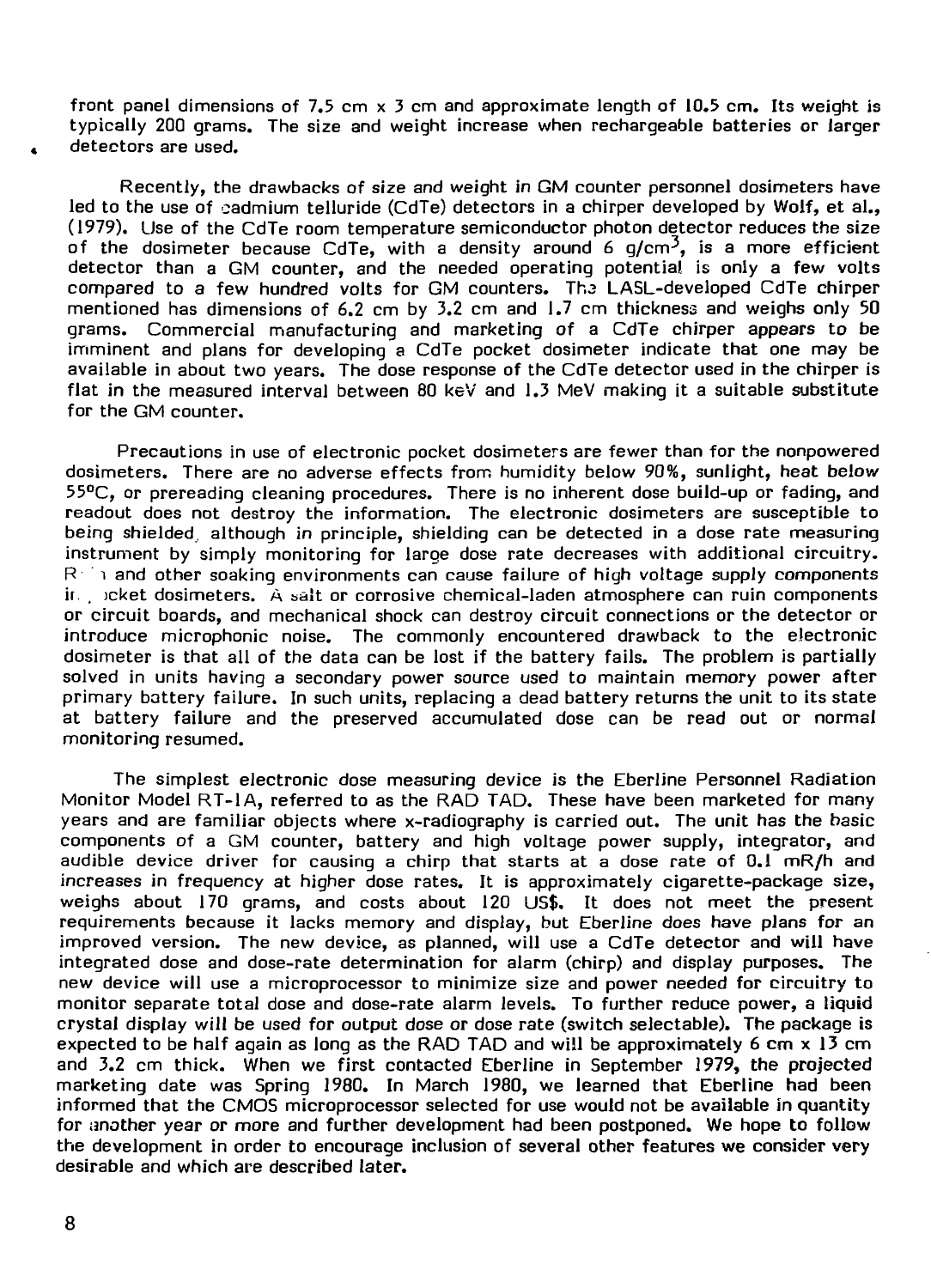Another basic electronic integrating dosimeter, the digi/dose exposure dosimeter, is marketed by Reactor Experiments, Inc. $^{11)}$  With slightly different names, other configurations to monitor different dose ranges are also offered. The price of the basic unit is 355 US\$ and the units are manufactured by  $XETEX$ ,  $12$ ) a manufacturer of digital radiation monitors, including some not marketed by Reactor Experiments. We have purchased the digi/microdose version because it covers the environmental range from 10 microR to 99 milliR and could be evaluated in our normal radiation environment. The digi/dose can be modified for use in a higher radiation region by changing the amount of prescaling used to increment the dose register and it can be further changed by increasing the size of the display register. The digi/microdose uses a 9-V transistor battery, preferably an alkaline type, for power. A high voltage supply produces regulated 500 Vdc for a filtered GM counter. The counter pulses are prescaled in a pulse division circuit that produces one output pulse for each unit of dose accumulated. A driver circuit increments the display register, and the display and a buzzer are actuated for a short period of time at each output pulse. A remote signal output is also available for remote display or processing. A battery check circuit is used to indicate battery status. The battery lifetime is approximately 300 hours. We have found that lifetime is short for carbon/zinc batteries but extends beyond 300 hours with alkaline batteries. Display and other functions will operate for periods of several months, however, when the battery check no longer indicates a good battery, the detector voltage is reduced and efficiency decreases. The memory is preserved until the battery falls below 2.5 V, and can be read out by placing a new battery in parallel with the old. Means to extend the battery lifetime are to delete the audible and visual display at each increment (this is done in a XETEX-marketed unit described later) or to use a larger battery, perhaps one with higher energy density such as a lithium cell. A larger battery could be used outside of the normal dosimeter package but inside of a tamper-indicating enclosure.

XETEX manufactures and markets a version of the pocket dosimeter, the Minigard Dosimeter Model 4Q3B, that has no display and uses a separate reader to output results. The audible chirp is still present and is used to flag dose increments and a selectable total dose limit. Most features are similar to the digi/dose except that the dose increment to produce the chirp can be increased by switch selection to reduce power. A demand high voltage power supply is used to reduce power and with the added power saving through no LED display, a typical 9-V transistor alkaline battery lifetime is six months. Another feature that distinguishes this dosimeter from the digi/dose is that turning off the power switch does not erase the memory. This feature is found in several other pocket electronic dosimeters. Preserving the record in memory can be done in two ways: 1) the main battery powers only the memory when the power switch is placed in the off position, and 2) a separate battery is used for memory power in any circumstance when main power is off, including main battery failure. XETEX uses the former approach and for some period of time after the battery voltage decays below 6 V (down to 2.5 V), the memory is preserved even though the dosimeter no longer functions. The memory can be read out through the reader after adding a new battery in parallel. The size of the 403B is slightly smaller than typical because it has no display; its price is only 160 US\$. The reader costs 290 US\$ and is a 115-V, 60-Hz unit, weighing 1.2 kg connected to the dosimeter by a cable for reading. The time required for reading is only two seconds after pushing the read button, allowing many dosimeter units to be read out in a short period of time. We ordered a standard 403B and reader from XETEX and one custom range dosimeter to evaluate the custom-design service. The modification we requested was an increased sensitivity with 1-microR dose increments suitable for rapid determination of environmental background levels.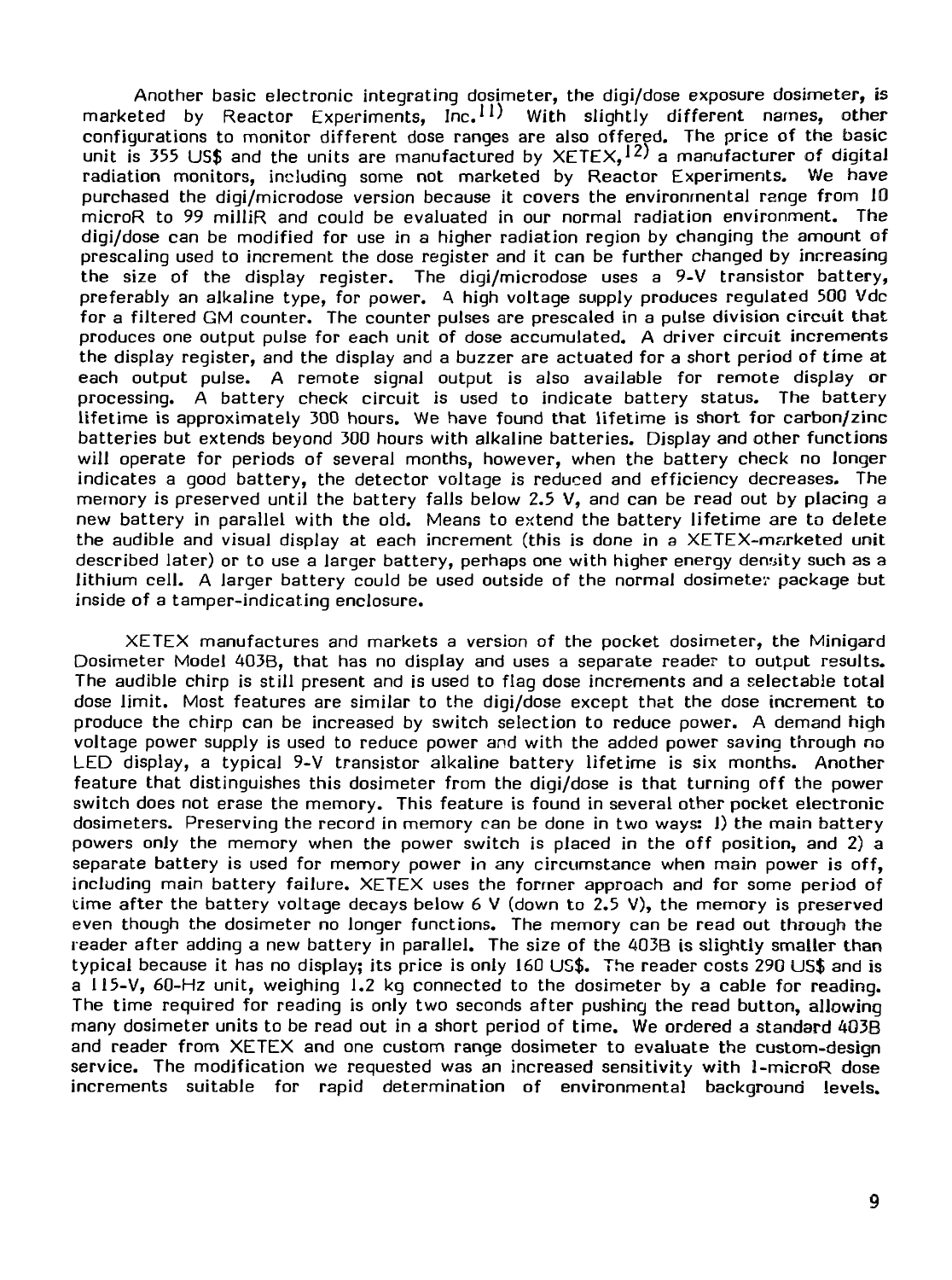The modification requires a larger detector and larger package. The increase in price was modest, from 160 to 275 US\$ for a single unit order.

Victoreen markets the Primadose II Alarming Dosimeter, which is a dispiayless pocket dosimeter, and a reader much like the XETEX 403B. It is manufactured by Nuclear Associates, Inc., and the prices for the dosimeter and reader are 225 and 395 US\$, respectively. The Primadose is smaller than typical, 6 cm by 9 cm by 2-cm thick, and weighs 120 grams. It uses a lightly shielded GM counter and has a flat dose response between 80keV and 1.2 MeV. The standard unit alarms at each increment of 1.5 mR or each two detected pulses by switch selection and at switch selectable integrated dose levels up to 0.8 R. The readout is three digits, 999 mR maximum, in the standard reader. No battery check is provided, but the reader does indicate battery condition as part of the read cycle and operation of the high voltage power supply causes a ticking sound that can be heard if the dosimeter is held against the ear. The battery lifetime for 40 hours per week operation of the Primadose is six months with the Mallory 1604 battery and one year with the Mallory MP146X battery. The memory remains powered by the main battery when the power is switched off. Reading does not require that the dosimeter be turned on so data may be retrieved after the battery has decayed below normal operating voltage. Specific operating temperature limits of 0°C to 55°C and humidity limits of 0% to 90% relative humidity are given. We have purchased a Primadose II and reader and have found it to operate as advertised.

A pocket dosimeter, Model PDR-1C, manufactured and marketed by Technical<br>Associates<sup>14)</sup> is a self-indicating dosimeter with a built-in display. It has is a self-indicating dosimeter with a built-in display. It has switch-selectable alarm levels for total dose, a switch for battery test, and on/off and display/read controls. A separate bias cell is used to maintain memory operation after main battery failure. Rechargeable batteries are used and they have only 300 hours lifetime between charging. A polarity reversing characteristic of rechargeable batteries requires a protection circuit for the electronics that also facilitates switching on the bias cell. Other specifications are similar to the display dosimeters already discussed. Present cost is 280 US\$. We have obtained one PDR-1C to test in a mode where host power is available for trickle charging.

The last digital pocket dosimeter considered, the DOS-1 manufactured by  $K$ immel,  $\left( \frac{15}{15} \right)$  has many of the features discussed earlier: rechargeable batteries, audible and visible output, typical detector and energy response, and typical electronics. The DOS-1 also has some unique features. A liquid crystal display is used and because of its low power consumption can be on constantly. The total dose alarm level can be set in unit increments and a dose-rate alarm is included at a fixed threshold. Finally, the dosimeter can be read in an electronic reader compatible with computer processing and a self-test function is included to exercise both audible and visible displays when the dosimeter is operating normally and the battery is charged. Price for the OOS-1 is 395 US\$ and it is expected to be available in the United States in October 1980.

The CdTe chirper developed at LASL by Wolf, et al., is being prepared for marketing in Summer 1980 at RMD,  $Inc.16$ ) Advertising shows a package used for the LASL prototype. A lithium battery is planned with a six-month lifetime projected, and a 300 US\$ price is anticipated. If other possibilities for a small-volume, low-power monitor are unsuccessful, RMD probably has the means to develop the required extensions of the basic chirper provided development funds can be supplied.

In summary, the electronic dosimeters have the desirable attribute of being unaffected by most environmental hazards, relatively inexpensive, quickly and easily read (readings may be obtained at any time and may be followed by resetting or not), designed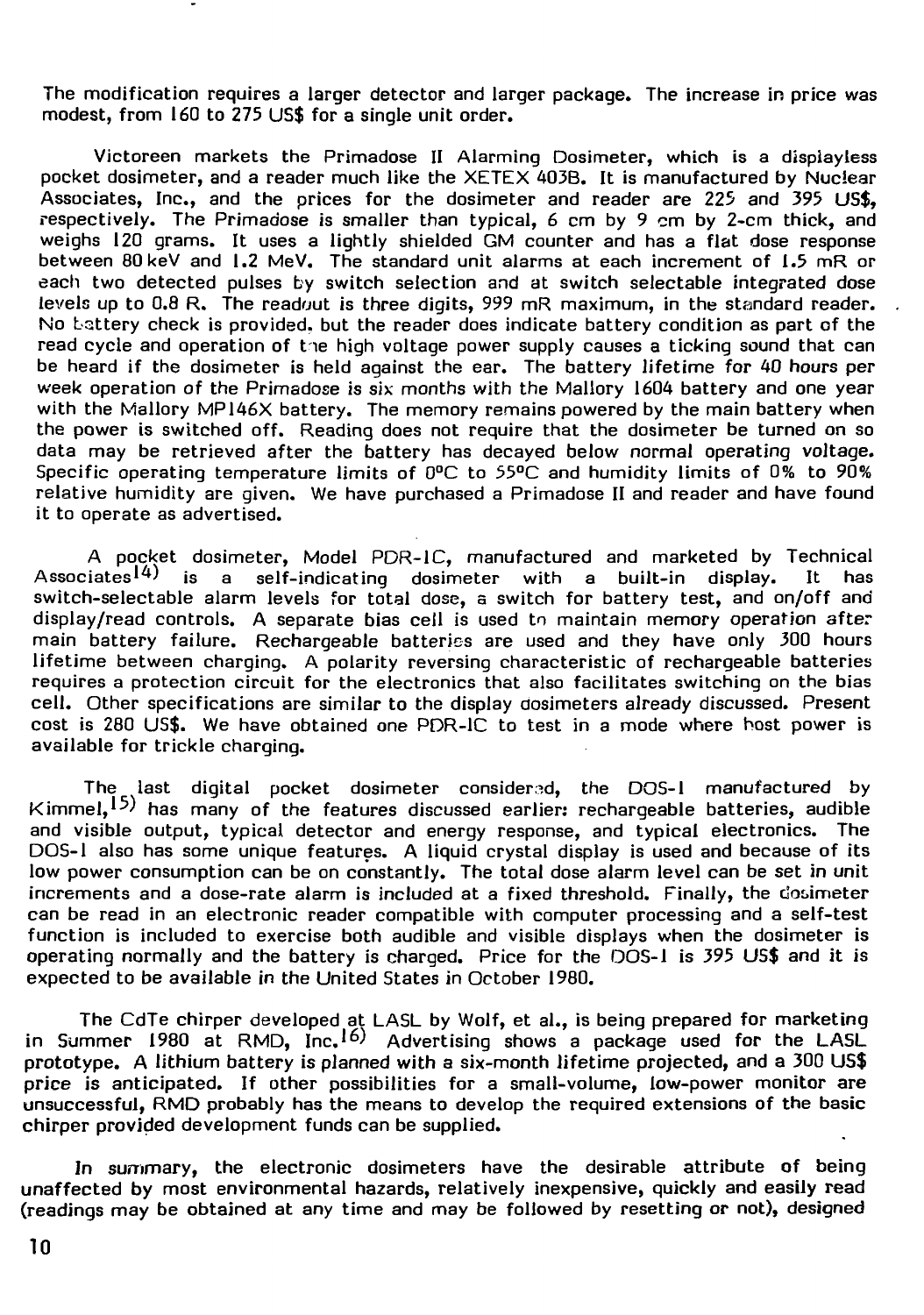with memory survival on battery failure, and can, in principle, be made to detect the emplacement of shielding material. The most desirable features of electronic dosimeters for YES/NO monitor application are low-power CMOS electronics, memory preservation in the event of power loss, low-power detector voltage supply, and low-power liquid crystal display or separate reader to further reduce power. The choice of detector can be made to meet space and power requirements; the inherent radiation detection properties can be made similar for CdTe and GM counters. The battery lifetime requirements for use of electronic dosimeters with yearly interrogation can be met using lithium batteries. Table I shows properties of common battery types. The claimed six-month lifetime for the XETEX dosimeter is based on using a 9-V alkaline transistor battery of 16  $cm<sup>3</sup>$  volume. Using a lithium battery of the same volume provides more than double the energy content and should extend operation to one year. Using lithium batteries, perhaps three AA size cells, should give the required lifetime, and to protect the memory, a separate smaller lithium cell can be used  $(2.5 \vee$  is all that is needed). The separate cell is needed because the flat discharge curve of lithium cells causes failure to occur abruptly. The sloping discharge curve for alkaline cells allows failing batteries to preserve the memory for a longer period of time.

Rechargeable batteries are another possibility. The cells are sized to maintain operation during line power failure and are continuously trickle charged. The battery charger and battery failure detector require additional circuitry.

#### TABLE I

#### CHARACTERISTICS OF COMMON BATTERIES

| Name                                  | Zinc Carbon    | Alkaline  | Mercury   | Lithium            | Nickel Cadmium                        |
|---------------------------------------|----------------|-----------|-----------|--------------------|---------------------------------------|
| Basic cell<br>open circuit<br>voltage | 1.5V           | 1.5V      | 1.35V     | 2.95V              | 1.2V                                  |
| W $\cdot$ h/16 cm <sup>3</sup>        | $\overline{2}$ | 3         | 6         | $8 - 13$           | 1.7                                   |
| Storage Life<br>$(20^{\circ}C)$       | $1-2$ yrs      | $2-3$ yrs | $3-4$ yrs | $10 \text{ yrs} +$ | I month                               |
| Low temperature<br>performance        | poor           | good      | poor      | excellent          | good<br>(poor at high<br>temperature) |
| Shape of<br>discharge curve           | sloping        | sloping   | flat      | flat               | flat                                  |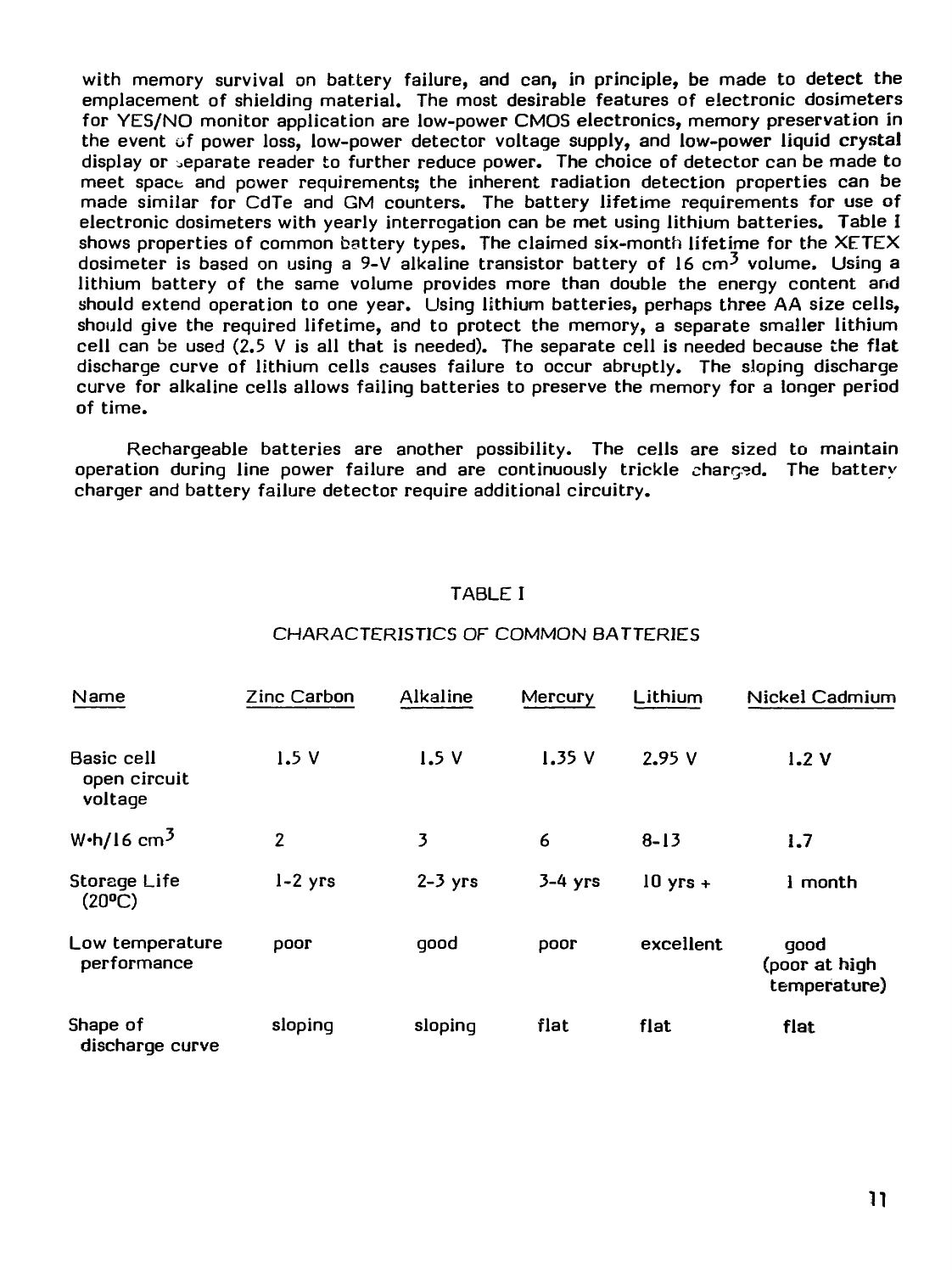#### G. Large Electronic Monitors

A large number of radiation monitors are available to carry out tasks similar to those performed by the dosimeters already discussed, but they differ in having greater bulk, weight, and cost. They also have the possibility of greater sensitivity, precision, and information capacity. One instrument already being evaluated by the IAEA is a Reactor Power Monitor developed under ISPO Task E.24 by Dowdy, et al. (1979). The basic requirements for tamper-indicating enclosure, power continuity, and data recording are present in that unit. Its detector may not be optimum, but the changes required to use a Nal or Bismuth Germanate (Bi $_4$ GezO<sub>12</sub> or BGO) detector are relatively small modifications and these gamma-ray detectors are applicable to a large number of monitoring situations. In addition to recording the averages as is presently done, more extensive modifications, including reprogramming, could provide recording of events that cause major increases or decreases of dose rate. The record produced from stored information in this more elaborate monitor contains a time record of radiation levels and thus gives dose rate information. In principle, the record could indicate reductions in background caused by shielding of the monitor. Increases in dose rate caused by irradiated fuel passage can be compared to recent background levels rather than a yearly sum of background, thereby increasing the sensitivity obtained.

#### H. Other Radiation Detectors

An ISPO task carried out at Sandia Laboratory, Albuquerque (W. K. Ream, et al., 1979), surveyed nonoptical techniques for surveillance in IAEA safeguards application. On? type of detector considered in that study detects infrared (IR) radiation and is possibly applicable to YES/NO monitor application. The task report describes the use of IR detectors for SNM vault inventory use, but the task in our study is simply the inverse problem, verification of absence of SNM, and the thermal radiation detectors should be applicable. Detecting the transient presence of warm safeguarded materials seems possible using the IR technique, and detection of shielding also seems possible. We have found one detector package that is small, simple, inexpensive, and applicable to YES/NO situations.

Dexter Research Center, Inc.<sup>17)</sup> markets an IR control, the Thermacon, that is 11-cm square by 5.4-cm thick, weighs 140 g and can be battery powered with a 9-V battery. Battery lifetime is shorter than in typical dosimeters, but could be extended by using lower power integrated circuits. The pacxage uses a thermopile IR detector and logic circuitry to detect temperature changes in its field-of-view and the unit is sensitive to IR radiation from objects in the room temperature range. Collimators are used to define the field-of-view and the T80 Model has logic circuits to detect increases or decreases in the mean temperature of the field-of-view. Thus, it can detect a human body entering the field or a piece of paper or shield obscuring the field-of-view. The unit as now sold would need additional circuitry, similar to dosimeter circuitry, for accumulation and display of alarm conditions. Cost of the basic control is 80 US\$.

#### I. Summary of Dosimeter Characteristics

Figure 1 shows the RPL rod dosimeter used by the Agency along with relative sizes of other dosimeters considered in this report.

The characteristics of the dosimeters that have been discussed are briefly summarized in Table II.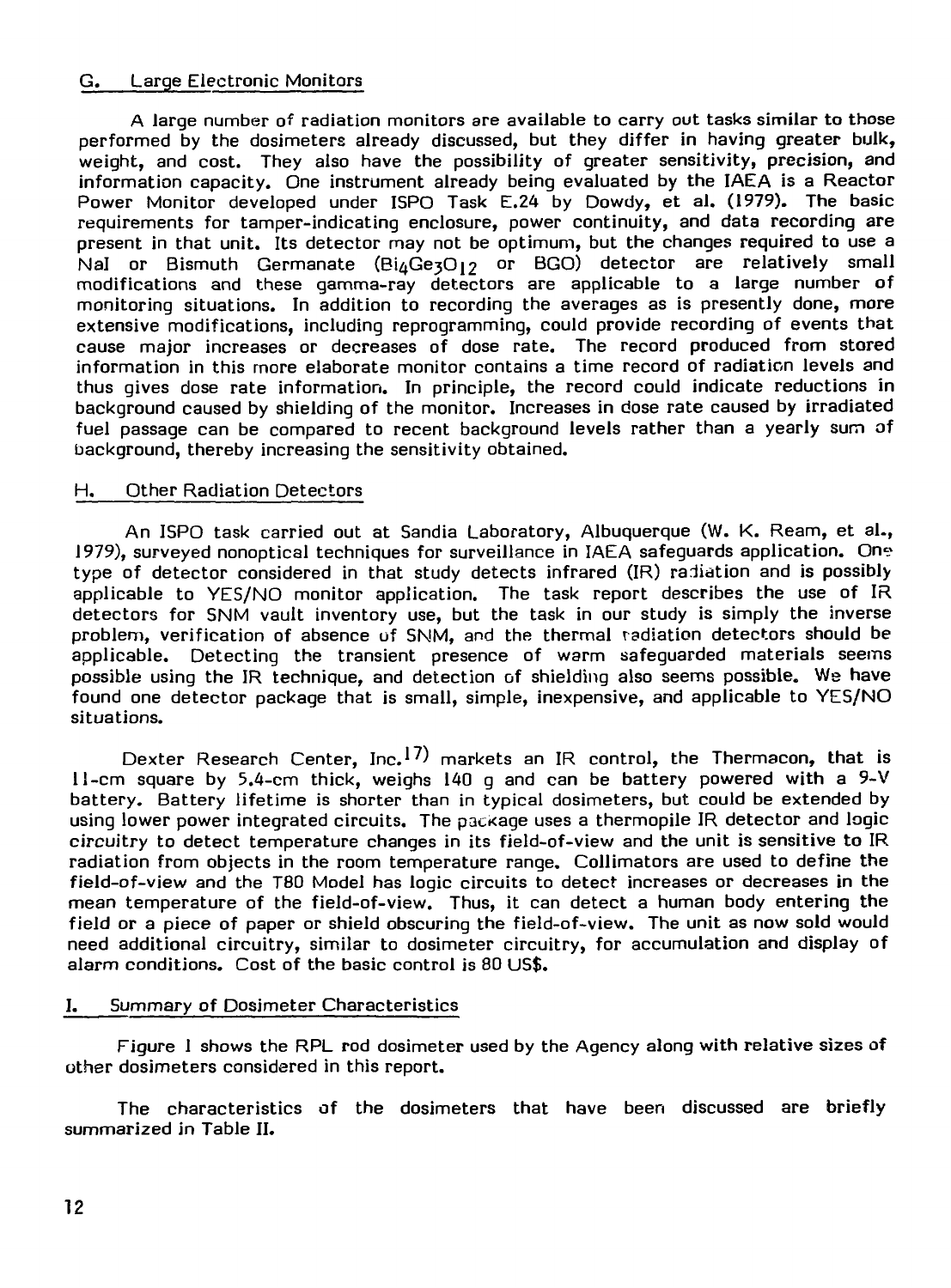

Fig. 1. Comparative size of some dosimeters.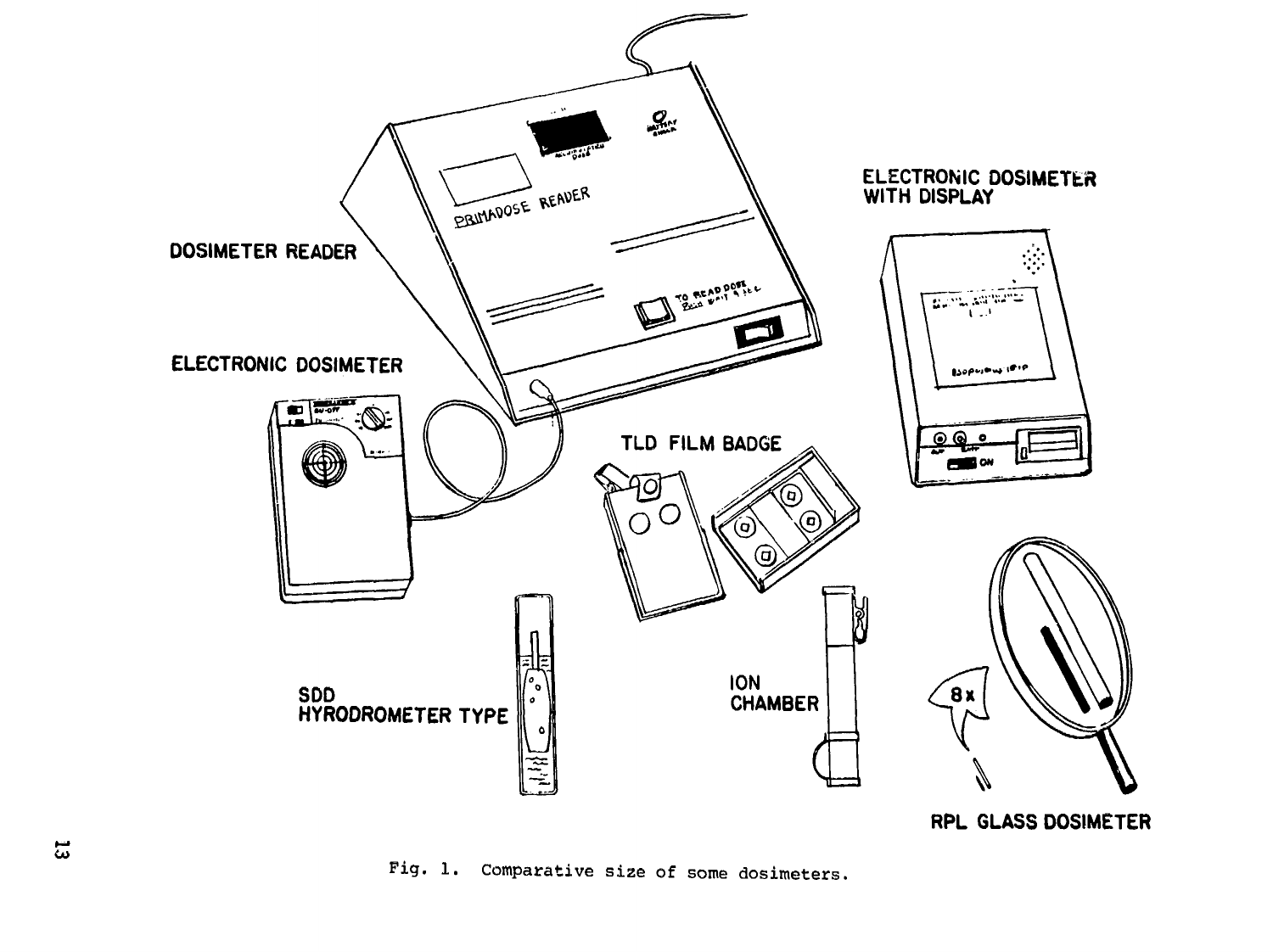#### **TABLE II**

#### **CHARACTERISTICS OF DOSIMETERS**

| Dosimeter                    |                                                  |                                              | Ion            |                           | Superheated                                                                 |                                                                | Large                                   |
|------------------------------|--------------------------------------------------|----------------------------------------------|----------------|---------------------------|-----------------------------------------------------------------------------|----------------------------------------------------------------|-----------------------------------------|
| Type:                        | <b>RPL</b>                                       | TLD                                          | Chamber        | Photochemical             | Drop                                                                        | Electronic                                                     | Electronic                              |
| Commerical<br>Availability;  | $\overline{\mathbf{z}}$                          | <b>Yes</b>                                   | Yes            | Yes                       | Research                                                                    | Yes                                                            | Research                                |
| Nominal Cost:<br>(US\$)      |                                                  | 10                                           |                | $\mathbf{1}$              |                                                                             | 400                                                            |                                         |
| Re-use:                      | Yes                                              | Yes                                          | Yes            | No                        | No                                                                          | Yes                                                            | Yes                                     |
| Radiation<br>Detected:       | Gamma                                            | Gamma or<br>Neutron                          | Gamma          | Gamma                     | Neutron                                                                     | Garma                                                          | Gamma or<br>Neutron                     |
| Dose Range:                  | $10mR-10$ <sup>3</sup> R                         | $10mR - 10^{3}R$                             |                | $10^3 - 10^7 R$           |                                                                             | $10mR-1R$                                                      |                                         |
| Readout Means:<br>(US\$)     | Reader                                           | Reader<br>(6000)                             |                | Reader<br>(500)           | Self                                                                        | Self or<br>Reader<br>(400)                                     | Strip<br>Chart                          |
| Fading:                      | Slight                                           | Moderate                                     | High           | $\overline{\mathbf{r}}$   |                                                                             | None                                                           | None                                    |
| Thermal<br>Effects:          | Above<br>400°C                                   | Above<br>$240^{\circ}$ C                     |                | Data Loss                 | Nucleation                                                                  | $0^{\circ}$ C-55 $^{\circ}$ C<br>Operating<br>Limits           |                                         |
| Optical<br>Effects:          | Data Loss                                        | Increase<br>EXposure                         | No             | Yes                       |                                                                             | No                                                             | No                                      |
| Mechanical<br>Effects:       | Surface<br>Abrasion                              |                                              | Damage         |                           | Nucleation                                                                  | Damage,<br>Microphonics                                        |                                         |
| Power<br><b>Requirement:</b> | No                                               | No                                           | No             | No                        | No                                                                          | Yes                                                            | Yes                                     |
| <b>Advantages:</b>           | Small, no<br>power, fits<br>in seal              | Commercial<br>service,<br>small, no<br>power | Easily<br>read | High<br>exposure<br>range | Potential of<br>low background, read, few<br>easily read,<br>hard to shield | <b>Easily</b><br>hazards                                       | Time history<br>enhances<br>sensitivity |
| Drawbacks:                   | Unavailable,<br>read at<br>Agency,<br>shieldable | Thermal<br>erasure,<br>shieldable            | Leakage        | Shieldable                | Unavailable                                                                 | <b>Battery</b><br>failure,<br>microphonics,<br>may need repair | Not<br>commercially<br>available        |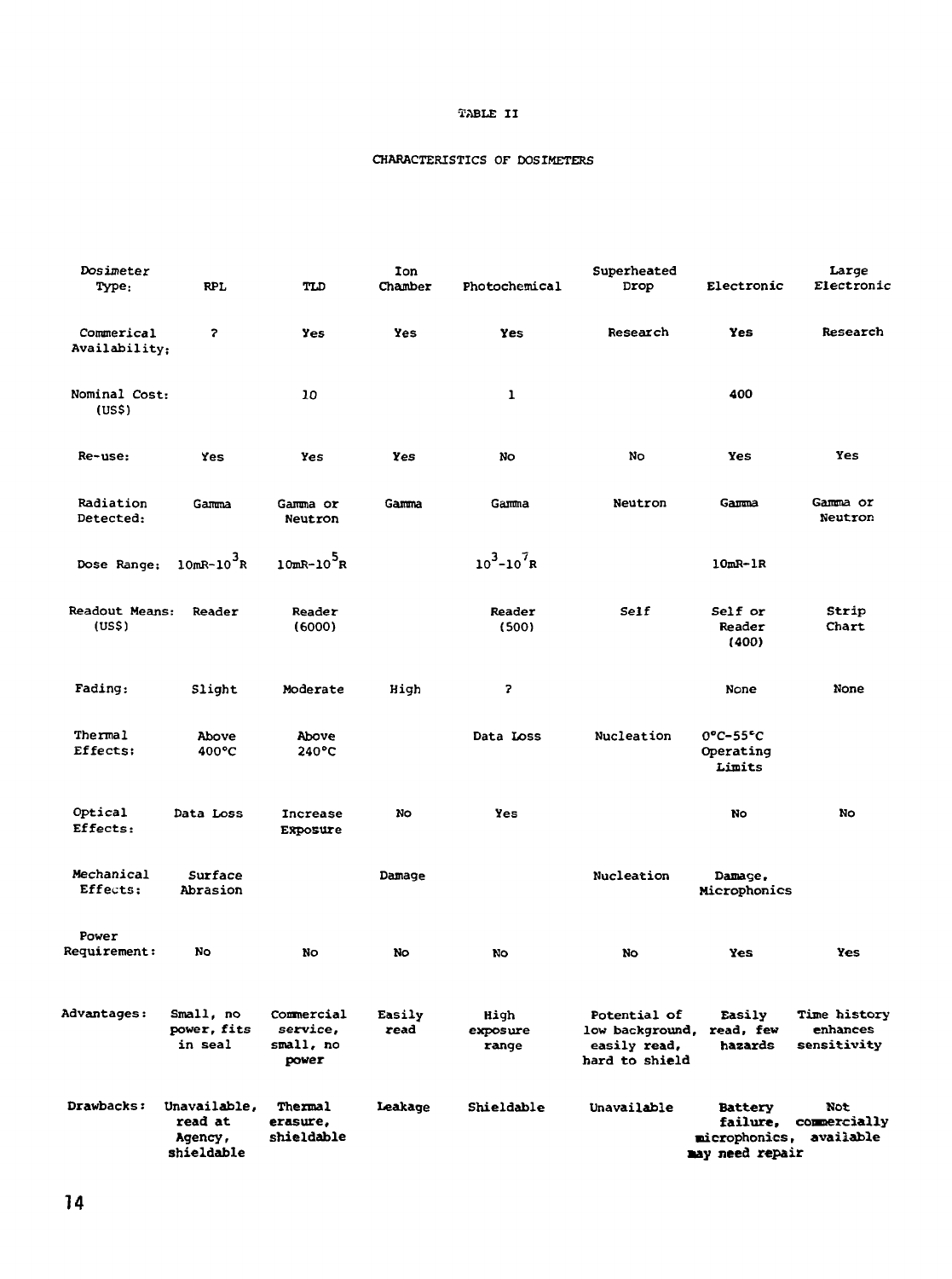#### III. TARGET CHARACTERISTICS

The goal of IAEA safeguards is to prevent the diversion of weapon grade nuclear material from nonweapon applications to weapon production. The materials to be safeguarded include plutonium and enriched uranium. The most sensitive application of surveillance monitors is the safeguarding of plutonium because plutonium produces the greater amount of penetrating gamma radiation. Plutonium in fabricated items not for weapon use is found both in the form of reactor fuel—for instance fast critical assembly fuel, and as plutonium formed during reactor exposure of uranium or mixed oxide reactor fuel. Past Agency usage of YES/NO monitors has been in safeguarding plutonium present in spent reactor fuel at one reactor, and has been described by Schaer (1977). He estimates that the YES/NO monitor must be capable of measuring a dose during passage of irradiated fuel between 500 R and 10,000 R, while also being capable of recording backgrounds between 1 R and 100 R on a year-long interval should no irradiated fuel pass. That study, using RPL dosimeter?, found that integrated background levels at selected nonroutine fuel transfer points were about 10 R or less during a two-month exposure. The net dose at a routine discharge port was 290 R from the passage of one fuel assembly having an exposure of about 3800 megawatt days per metric ton uranium (MWD/MTU). The measured dose accumulated during passage of the irradiated fuel depends on the distance between fuel and dosimeter as well as the rate of passage and fuel shielding. While details are not given by Schaer, Sanatani (1979) indicates that 20- to 30-cm spacing between fuel and dosimeter is typical and passage speed is usually no greater than 10 cm/s. Further variables affecting the measured dose are the fuel exposure, operating power history, and the cooling time of the fuel.

The ability to detect diversion depends on differentiating between normal background levels and the abnormal levels produced by irradiated fuel passage. In commonly used detection schemes, the background is well established and diversion can be detected when it produces a signal larger than some multiple of the standard deviation of the background. As a result, when the background does not vary, a monitor can detect signals that are a small fraction of the background. In the case of YES/NO monitors, the situation differs because the background and its variation during the course of a year are not well established. It simply is not feasible to determine a precise background in the best manner of measuring for 10 to 20 times the signal interval because that would take 10 to 20 years. So, backgrounds levels will be established either through short-term measurements or by comparison of results among all monitors used in locations expected to have similar backgrounds. As a result, the criterion used for detection would need to be a signal that exceeds the background by some multiple of the background itself and the exact criterion used will have to be established after observations have been made to determine the variability of background. In Schaer's discussion, he uses a factor of five between the maximum background estimates and the minimum irradiated fuel signal and in his example, the 290-R net signal is clearly differentiated from the expected background for one-year exposure of about 60 R and is about at the detection level if the factor of five is used.

In order to compare the example given by Schaer to other circumstances, we can look at how the detected signal would vary with changes in irradiation time, cooling time, and the manner of passage. We can use the decay power function (power is derived from gamma-ray and particle decay but the time dependence is the same) given by Glasstone and Sesonke (1967)

$$
P/P_0 = 6.1 \times 10^{-3} [(T-T_0)^{-0.2} - T^{-0.2}]
$$

where the reactor power level is assumed constant,  $T_0$  is the irradiation time and T is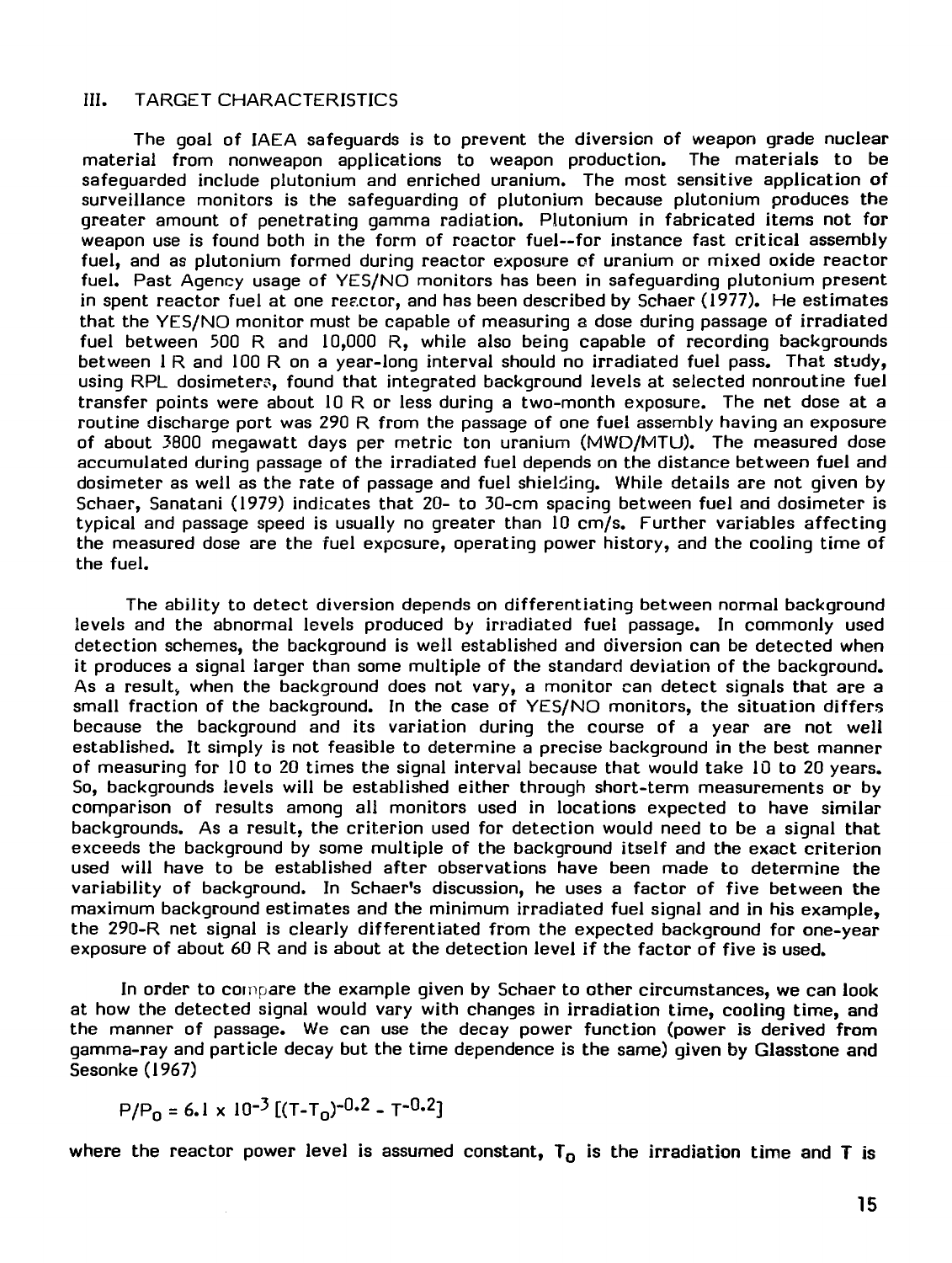the irradiation plus cooling time. Assuming a nominal power level in each bundle is 830 kW and each bundle contains 18.5 kg of uranium, an approximate irradiation time of 85 days for Schaer's example is obtained. The relative power output and gamma radiation intensities calculated for different fuel irradiations based on these assumptions is given in Table III for 1-hour and 30-day cooling times.

Keep in mind that the gamma-ray intensities in Table III are normalized to the 3800 MWD/MTU irradiation in each separate case. Table IV can be used to compare the intensities for each irradiation and at the cooling times used in Table III.

#### TABLE III

#### RELATIVE GAMMA-RAY INTENSITY VERSUS BURNUP AT FIXED OPERATING POWER

| Burnup<br>(MWD/MTU) | Relative Gamma-Ray<br>Intensity at One Hour | Relative Gamma-Ray<br>Intensity at 30 Days |
|---------------------|---------------------------------------------|--------------------------------------------|
| 500                 | 0.85                                        | 0.29                                       |
| 1000                | 0.91                                        | 0.49                                       |
| 2000                | 0.95                                        | 0.79                                       |
| 3800                | 1.00                                        | 1.90                                       |
| 7600                | 1.04                                        | 1.52                                       |
|                     |                                             |                                            |

#### TABLE IV

#### RELATIVE GAMMA-RAY INTENSITY VERSUS IRRADIATION

| Burnup (MWD/MTU) | Intensity at 30 days/Intensity at One Hour |  |  |
|------------------|--------------------------------------------|--|--|
| 500              | 0.022                                      |  |  |
| 1000             | 0.035                                      |  |  |
| 2000             | 0.055                                      |  |  |
| 3800             | 0,067                                      |  |  |
| 7600             | 0.105                                      |  |  |
|                  |                                            |  |  |

The effects of fuel history can be summed up for this example by noting in Table III that the fuel burnup has minor influence early on but with increased cooling time becomes more noticeable. The overpowering decrease in signal strength is simply from decay with time as shown in Table IV. In fact, after only about 10 days the monitor dose accumulated during fuel passage would equal the background in Schaer's example. It should be remembered that specific assumptions were made in these calculations in order to estimate which parameters are most important. Specific cases can always be calculated given the complete specifications.

The variation in detected signal caused by the manner of passage depends on the passage speed, the passage distance, and shielding materials. The detected signal is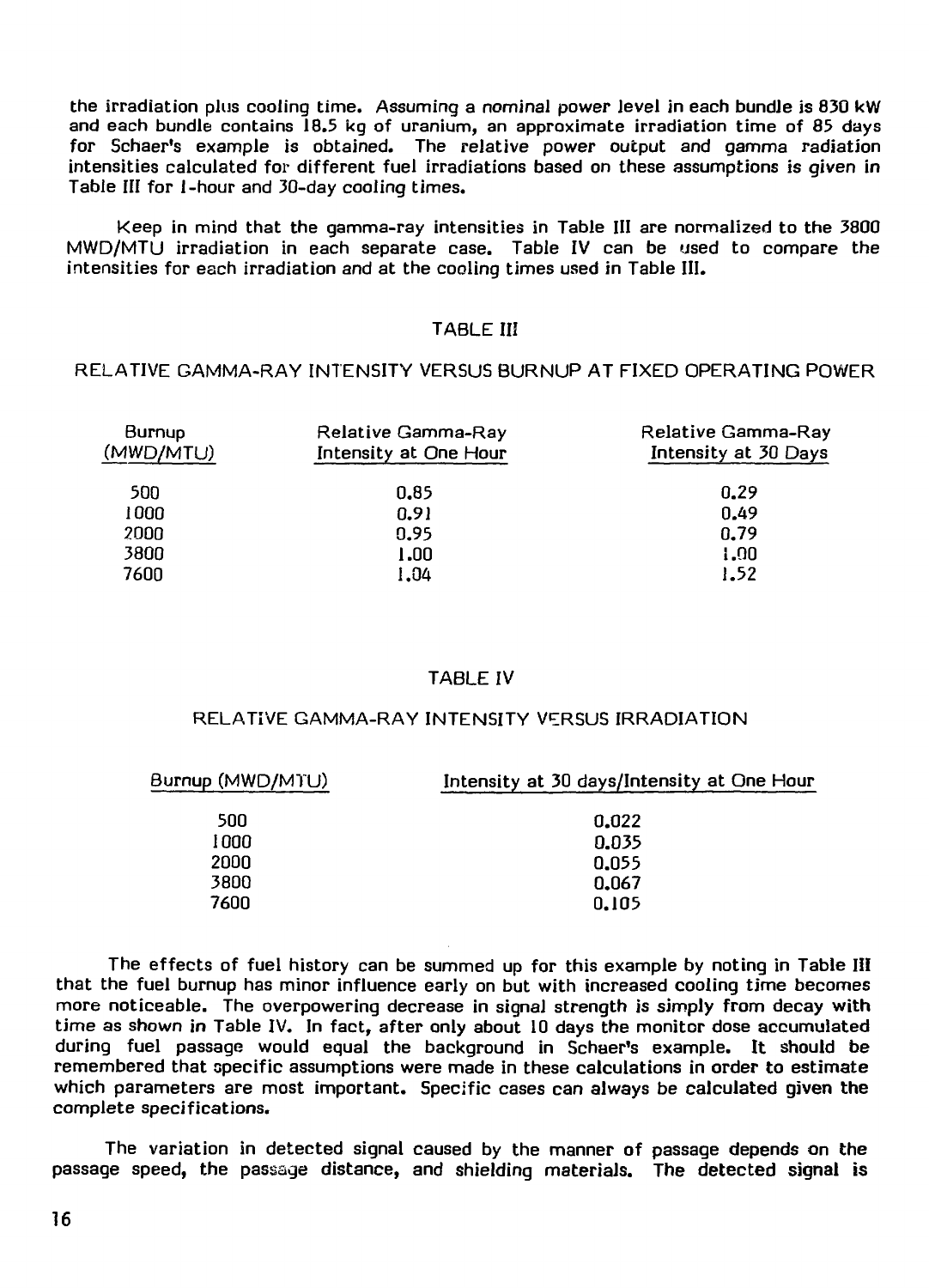expected to vary inversely with the first power of the speed of passage. The detected signal has dependence on distance between (distance)<sup>-2</sup> and (distance)<sup>-1</sup>, and in this instance, the fuel would be near the detector and appears as a line source so that the variation is most likely proportional to the inverse distance. Just as important as distance is build-up of signal caused by secondary gamma-ray flux from scattered radiation, fluorescence radiation, neutron capture gamma radiation, and Bremsstrahlung from the interactions of the primary radiation with structural materials near the dosimeter. In practice, it will be most expedient to carry out measurements in typical surroundings to determine typical signals. Shielding of diverted fuel can be done with an appropriately designed shield capable of dissipating the heat load. The dimensions given by Sanatani allow thick shields, but only a few centimeters of lead is needed to reduce the detected signal below background. The qualitative form can be used for the transmitted gamma-ray  $f$ lux  $e^{-\mu}X$ <sub>x</sub> $k$  given by Blizard and Abbott, where  $\mu$  and  $\chi$  are the usual linear absorption coefficient and thickness of the shield and  $x^{k^{\prime}}$  (k is a material and gamma-ray energy dependent constant) is a term representing the gamma-ray build-up in the shield. With a 3-cm thickness and using 1 MeV as a representative gamma-ray energy, the transmission is just  $15\%$ .

In contrast to irradiated fuel that has high radiation levels of approximately  $10^5$ R/h at 25 cm for fresh high-exposure fuel, the plutonium fuel for fast critical assemblies has for the most part only the intrinsic radiation from the  $i$ sotopes  $239P_u$  and  $241Am$ contained. Dose rates at 25 cm measured in our laboreitory are about 2 milliR/h from  $^{Z \rm 29}$ Pu and about 28 milliR/h from  $^{Z \rm 41}$ Am in one manufacturer's fuel plate–-a 2.54-cm plate containing 25 q of plutonium with an  $11.6\%$   $^{240}$ Pu content P-U-Mo alloy. Dose rates from larger plates scale with length and other fuel types emit from 0.67 to 1.26 times as much  $^{239}$ Pu radiation and 0.4 to 4.5 times as much  $^{241}$ Am radiation based on measurements by Caldwell (1978). The larger variation for  $^{241}$ Am is caused by a large variation of the  $^{241}$ Pu content, the precursor of the  $^{241}$ Am contained in the fuel. For some dosimeters the  $^{241}$ Am variation doesn't matter because the predominant 60-keV radiation is too soft to detect; this is the case for filtered dosimeters that have little efficiency below 80 keV. Similarly, only light shielding is required to eliminate the 60-keV radiation entirely from detection by any dosimeter.

In comparison to the larger signal from passage of an irradiated fuel bundle containing approximately 60 g of built-up plutonium at most, a 60-g mass of plutonium in fuel plates produces a signal smaller by a factor of approximately 4 x  $10^{-8}$ . As a result, fresh plutonium fuel monitoring on a yearly basis cannot achieve useful sensitivity even in a low background environment that would decrease the needed signal disparity to perhaps a factor of  $10^{-4}$ . Even an hourly monitoring period would succeed only for intimate source-to-detector distances. Fresh fuel monitoring requires more sophisticated monitors such as those now used for portals, packages, and vehicles where timely background measurements allow good sensitivity for low-source strength detection.

#### IV. TAMPER-PROOFING

Tamper-proofing a YES/NO monitor is really the means to assure at retrieval time that nothing has occurred that could alter the performance of the monitor and that stored information has not been altered. The first step is to deny contact with the dosimetric material or apparatus by enclosing the dosimeter in a tamper-indicating container. The Agency practice with RPL dosimeters has been to enclose the dosimeter in a general purpose seal. The seal is retrieved, returned to the Agency and then markings inside of the seal are used to verify sameness and the dosimeter is read out. A similar approach is used by Dowdy, et al. (1979), where a reactor power monitor case is used as a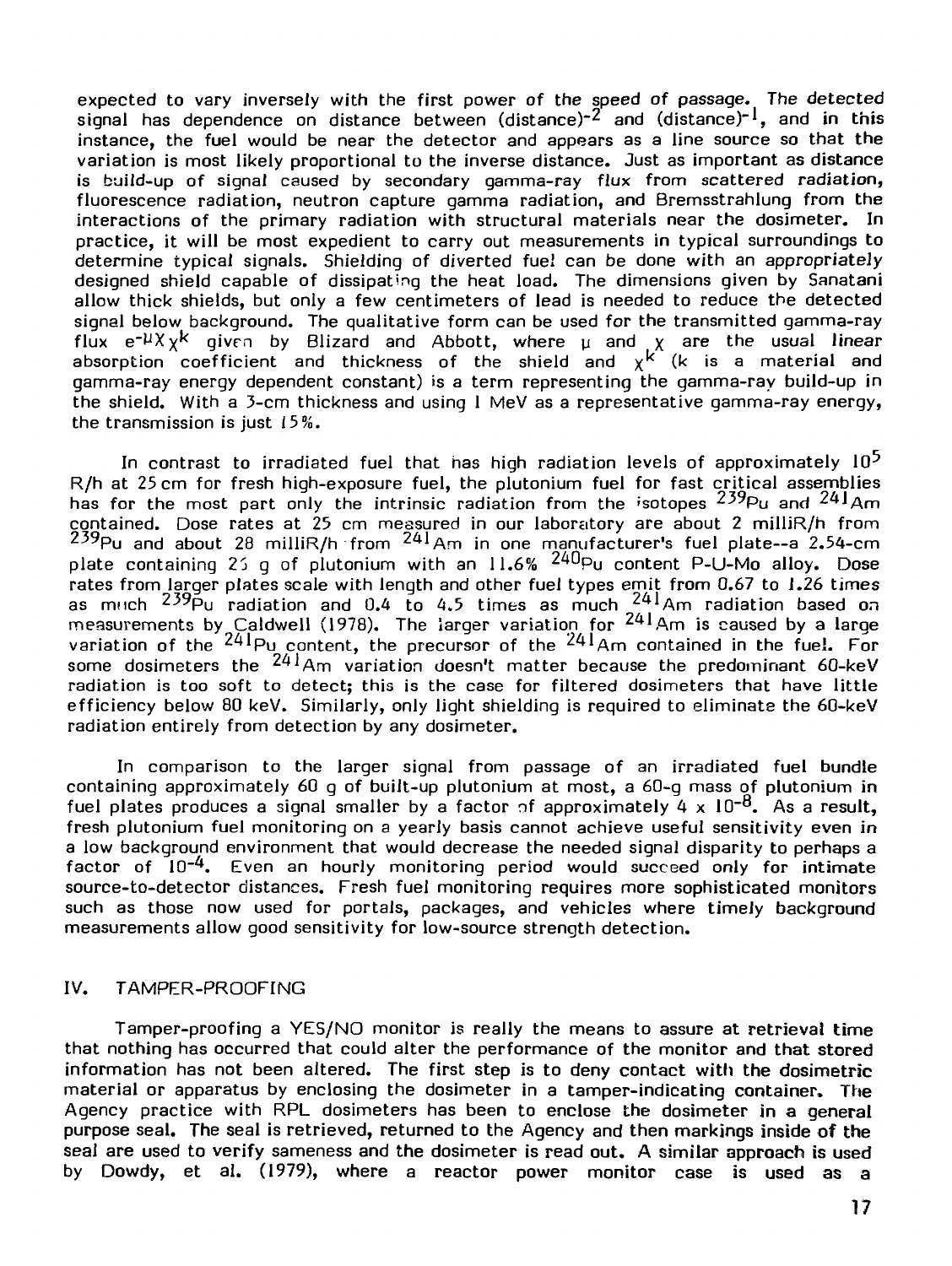tamper-indicating enclosure and seals are used to verify integrity of an attachment lug and security seal tangs are provided to verify that the case halves have not been separated. Enhancement of the flaw-indicating capability is described by Mangan (1979) in the use of anodized aluminum. Smathers (1979) described using colored anodized aluminum and stressed glass for an equipment enclosure that is secured by an optical fiber seal passing through holes in attachment bolts. In practice, all of the dosimeters described can be enclosed in an aluminum container without altering performance of the dosimeter. The IR sensor cannot be totally enclosed because a viewing opening is required. The T80 sensor unit is self-protecting even with an opening because it alarms on increase or decrease of ambient levels. The aluminum containers can be secured in place by a seal and tang as is now done with RPL dosimeters or by using a grouted stud as is done for the reactor power monitor.

The integrity of the container itself can be verified by using a marking scheme used in general purpose seals or with the unique pattern of fiber optic seals.

In order to protect against the adverse effects of humidity on some dosimeters, the container can be hermetically sealed with elastomer gaskets. An indicating-desiccant material can be used to verify the integrity of that seal. The hermetically sealed aluminum case should provide adequate protection against corrosive chemicals and uv light. Temperatures above 40°C in discrete steps can be recorded by using temperature-indicating devices based on fusible materials or irreversible color changes, and erasure of heat sensitive data can be 'elected by use of an appropriately calibrated device. Such indicators are widely available and inexpensive.

Mechanical isolation of an electronic dosimeter to prevent harm or to eliminate microphonics can be accomplished using resilient foam or fiber insulation between dosimeter and case.

The costs involved in the tamper-proofing can be made smell. Formed cases are readily available (Zero Cases) and are inexpensive and a sealed, bolt-attached lid would not add much expense. Once designed, gasketing, desiccant, and temperature indicators will add only a few dollars. The complete container should be at most a few hundred dollar (US) item even if colored anodizing is used.

#### V. OPTIMAL MONITOR APPLICATIONS

The measure of the effectiveness of a monitoring system in which there is relative motion between radiation source and monitor is often done with estimation of detector range, which is represented by the near-miss distance, for the monitor-source combination. In the case of complex monitors where backgrounds have statistical variation as the primary variant, a detection range can be calculated by determining the background count and the signal count accumulated during the passage time interval and equating them through the relationship used as a detection criterion. When this is done for a gamma-ray detector and gamma-ray source having a falloff of intensity with the inverse square of the distance and using as a detection criterion the requirement that the signal counts exceed some multiple of the standard deviation of the background (represented by the square root of the background count), the result is that the detection range is proportional to the factor

$$
\left(\frac{NS_0}{vB}\right)^{1/3}
$$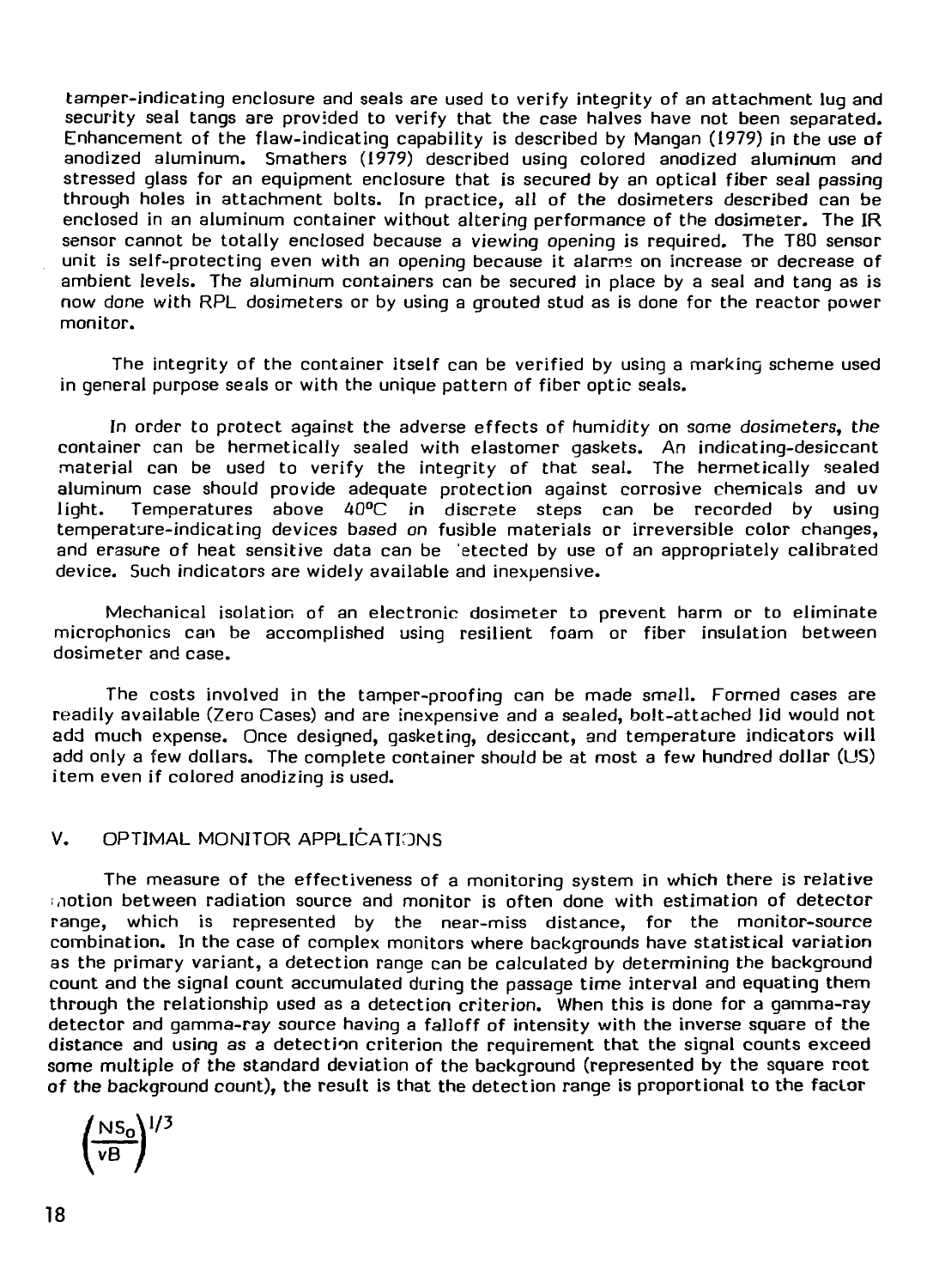This result shows that detection is enhanced by increasing the **number of detectors, N, or** by decreasing the relative velocity v. Also, any means of enhancing detector **efficiency** even though it may increase both the background, B, and the net signal, S<sub>D</sub>, will better the detection range. Thus, in this case, increasing the detector geometrical or intrinsic efficiency serves to enhance the detection range.

For YES/NO monitors, the detection criterion is different and is likely to use **a** comparison between a measured result and a level derived from previous or similar measurement when background conditions prevailed. The trigger level so derived is **likely** to be related to the actual background by some multiple, M. Then the detection criterion can be expressed as

 $\frac{\pi NS_0}{r_0 v}$  + NB  $\geq$  MNB ,

where  $r_0$  is the near miss distance and the two B's represent a previously measured background used to derive the threshold value on one hand and the background during monitoring on the other. The same symbol is used in both cases because the constant M must be large enough to insure that any variability in background does not cause **a** false alarm, so for this comparison the B's can be considered the same. Then the detection range is proportional to the factor

<u>یہ </u> vB

In this case, optimization of detection comes about when relative velocities are minimized, but notice that detector changes that affect signal and background in the same proportion do not better the monitor performance. Better sensitivity comes **about only** through changes that increase the signal without increasing background to the same degree and useful considerations for this include minimizing source-monitor distance, using **a** gamma-ray spectral window that includes a greater relative proportion of signal than background, minimizing the amount of shielding between source and monitor, **and** decreasing the monitoring time period so that the background is reduced relative to the fixed signal. The most useful conclusion from this analysis is that using multiple detectors or increasing the size of a detector is unlikely to improve sensitivity. Because **personnel** dosimeters are much alike in their spectral response, spectral response cannot be used as a selection criterion. Differences in intrinsic efficiency alone do not improve performance. This conclusion is reached independent of the value of M.

A discussion on whether to use simple gamma-ray detectors or neutron-specific detectors should be included. The analysis for neutron detection ranges is more **difficult** because scattering by surrounding structure can influence greatly the neutron spectrum **and** intensity. The result is similar to that for gamma rays, especially **for fast neutron** detection at short distances, and ultimately, comparative measurements are needed **to** make a complete analysis. The neutron source strength is numerically **much smaller than** the gamma-ray source strength, particularly early in the cooling period **when photoneutrons** may be the largest single neutron component. **In a well-defined background situation,** greater intensity makes the gamma-ray approach **best. For surveillance monitors,** knowledge of background is essential to make a complete **comparison and a background** survey of gamma rays and neutrons at typical monitor **locations is required.**

Now that the type of monitor detector has been **shown to be of secondary** consideration, specific applications can be discussed. **What is needed to determine**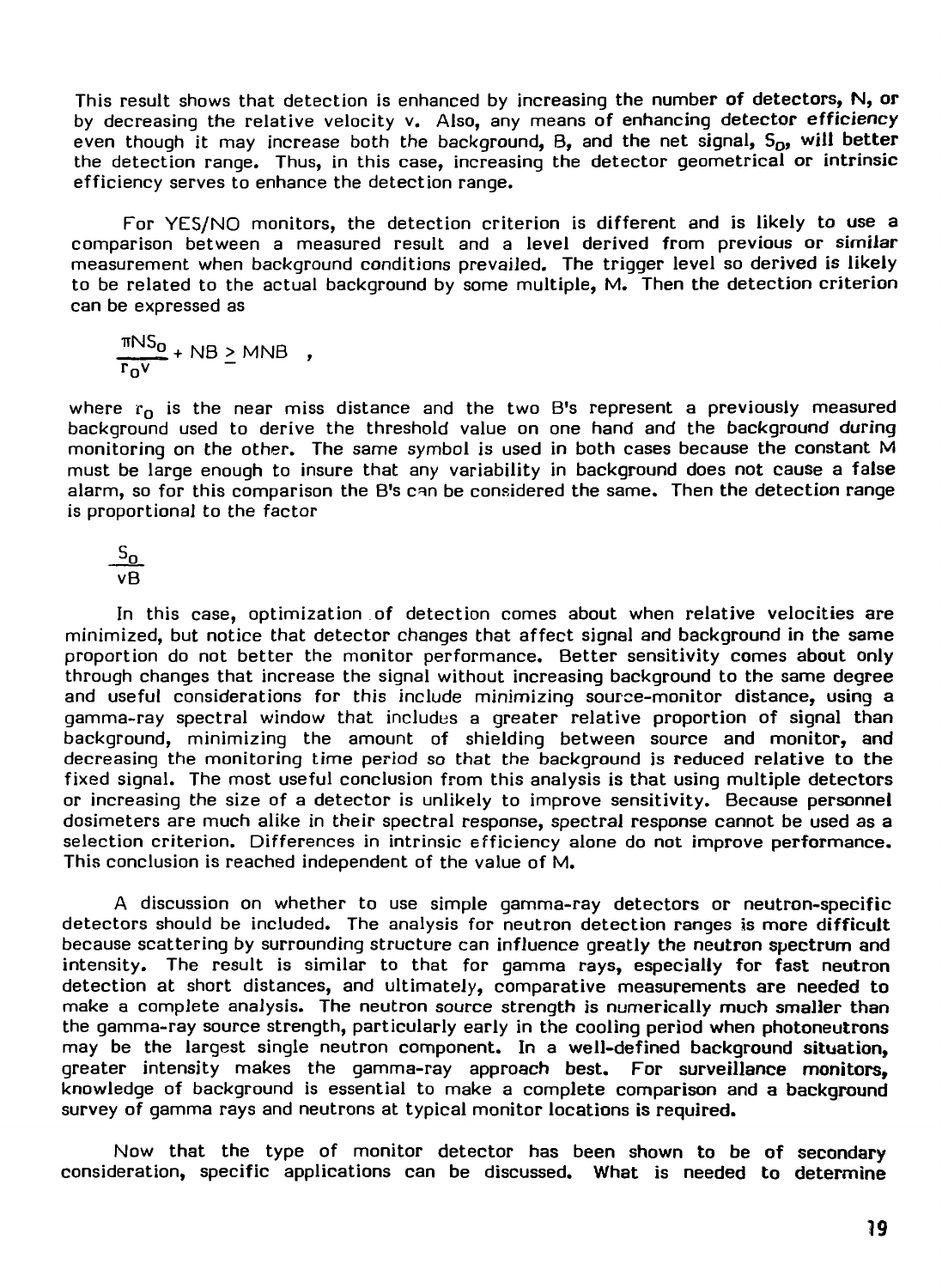applicability is primarily knowledge of background levels at the monitor location and knowledge of the dose accumulated by a dosimeter at a similar location during a typical passage of a typical source according to the anticipated diversion scenario. For applications that involve monitoring plumbing or duct systems, the major difference from open air monitoring is the attenuation of radiation in the intervening materials.

Secondary considerations that need to be addressed include complexity, maintenance, expense, etc. The RPL system now in use is very simple and the dosimeters are small, requiring little in the way of installation, maintenance, and transport; however, disadvantages of the system are limited availability and the need to return the dosimeters to the Agency for reading. These disadvantages are not encountered with the use of electronic dosimeters but the dosimeter cost increases, the tamper-proofing requirements are more costly, there is a need to replace batteries at a cost of approximately 20 US\$ per battery, and other maintenance may be required. The one advantage to the electronic dosimeter is immediate readout, although the tamper seals still must be returned to the Agency for verification of integrity.

It is apparent that routine monitoring can be carried out effectively as is now being done. If new RPL dosimeters are not available commercially, the most effective remedy may be to find stores of unused dosimeters and acquire them, or to investigate the possibility of obtaining new equipment through a cooperative effort with one of the large scale programs purchasing systems in quantity as mentioned in Section II.A. Switching to TLD dosimeters could solve the availability problem and use of a TLD service could relieve the Agency of the reading task. However, a larger tamper-proof container is needed and a temperature monitor must be included.

#### VI. SUMMARY AND RECOMMENDATIONS

A variety of personnel dosimeters have been examined to determine their operating characteristics and advantages and shortcomings for application as surveillance monitors. An analysis of the necessary detection criterion resulted in the conclusion that in this application, detectors used in personnel dosimetry are equivalent in performance and that higher intrinsic efficiency brings no definite advantage. The conclusion was made that considerations of simplicity and convenience, although secondary, are the most important considerations. Further analysis of the application of surveillance monitors depends heavily on the availability of data representative of the background levels expected and also of the signals to be monitored. The recommendation was made to continue present practice, if possible, using RPL dosimeters because it seemed to be as effective as any other approach and is very simple and easily tamper-proofed.

A further recommendation is the: the Agency accumulate the reference exposure data needed to further analyze the application of YES/NO monitors. In order to carry out such data accumulation, the electronic dosimeters would be of highest utility for gamma-ray data because they are so easily read out. LiF dosimeters are perhaps the easiest for acquiring neutron data. The needed background data can be acquired in two stages: one being a quick survey of levels at many locations using electronic dosimeters now commercially available; the second, to acquire at some selected locations, measurements over long periods of time with, if possible, readings at several time intervals. This second step will require some amount of tamper-proofing. Source data also can be obtained conveniently with the electronic dosimeter.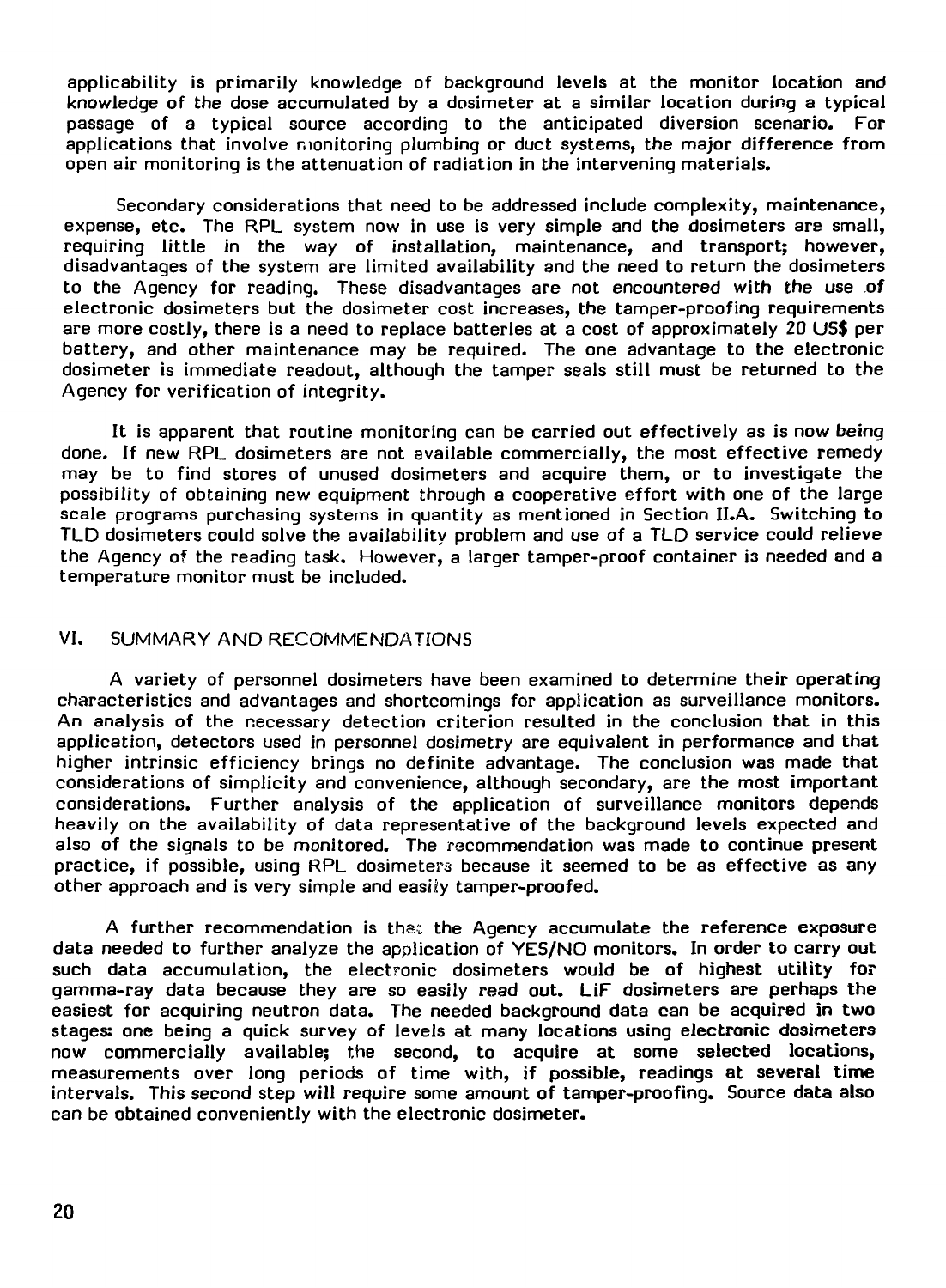The one problem mentioned that can defeat surveillance monitors is covert shielding of the monitor during diversion. The one means of detecting shielding is by using an electronic monitor having a dose-rate detection capability that will detect increases or decreases in sensed dose rate. Such an instrument does not exist in a convenient small unit now and perhaps it would benefit the Agency to sponsor the development of a prototype small instrument and use it to determine operational levels of dose-rate change. What is required is not only to detect dose rate but also to record it. It would be most useful to have a time record although monitoring could be done with a single event register. Information on dose-rate changes will enable estimation of the usefulness of that added feature in a surveillance monitor.

Another technique to detect shielding and a possible YES/NO monitor by itself is the IR monitor in Section II.H. This is a new commercial item and information about its sensitivity and possible drawbacks are not now available. It would be beneficial to investigate the performance of the Dexter Research Thermacon for possible application as a surveillance monitor in areas that have no motion taking place in the monitor's field-of-view—monitoring ducts or pipes, as for instance, where a rise in the surface temperature could flag irradiated fuel passage. Similarly, the Thermacon could be used to view a stationary external point from within a tamper-proof enclosure and used to detect shielding being placed around a dosimeter monitor.

A summary of possible applications of the discussed dosimeters is given in Table V.

#### TABLE V

| Application                      | Device                                           | Source                                                                             |
|----------------------------------|--------------------------------------------------|------------------------------------------------------------------------------------|
| Routine<br><b>YES/NO Monitor</b> | RPI dosimeter                                    | ?                                                                                  |
|                                  | TLD dosimeter packaged<br>with thermal indicator | Commerical vendor<br>plus packaging<br>developed under ISPO task                   |
|                                  | Flectronic dosimeter                             | ISPO task to develop<br>one having increase/<br>decrease detection of<br>dose rate |
| Data Base<br>Acquisition         | TLD dosimeter<br>(gamma and neutron)             | Commerical vendor                                                                  |
|                                  | Flectronic dosimeter                             | Commercial vendor                                                                  |

#### SOME SPECIFIC APPLICATION POSSIBILITIES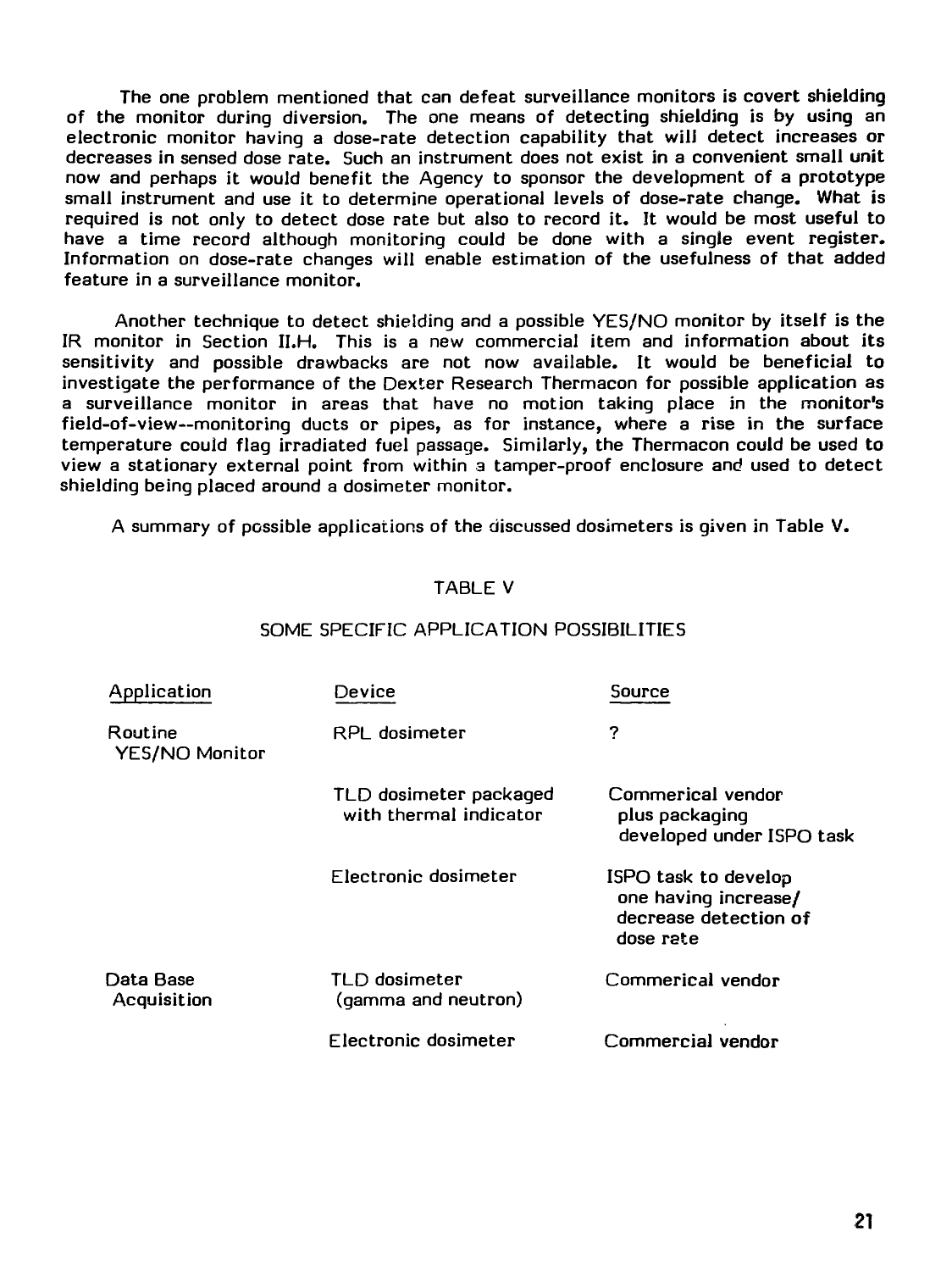#### **REFERENCES**

- 1) Prof. Y. Nishiwaki Toshiba Glass Company, Ltd. Mori Bldg., Shinbashi Annex 2F 35-10, Shinbashi 5-Chome, Minato-Ku Tokyo, 105, Japan
	- Address for 1980: Prof. Y. Nishiwaki Jagdschlossgasse 91 A-1130 Vienna, Austria
- 2) Mr. T. Ohmori Toshiba Glass Company, Ltd. Mori Bldg., Shinbashi Annex 2F 35-10, Shinbashi 5-Chome, Minato-Ku Tokyo, 105, Japan
- 3) Mr. T. Aoki Toshiba international Corporation New York, NY Telephone: 212/682-8416
- 4) SEI, Ltd,, Manchester, UK c/o Mr. Thomas Parkinson Fisher Controls, Ltd. Century Works Lewisham, London, SE 137 LM
- 5) Frieseke and Hoepfner, Gmbh Erlanger-Bruck, Germany
- 6) R. A. Stephen and Company, Ltd. Miles Road, Mitcham, Surrey CR4 34P England
- 7) Eberline Instrument Corporation P. O. Box 2108 Santa Fe, NM 87501
- 8) Victoreen, Inc. 10101 Woodland Avenue Cleveland, OH 44104
- 9) Harshaw Chemical Co. 6801 Cochran Road Solon, OH 44139
- 10) Far West Technology 330D South Kellogg Goleta, CA 93017
- 11) Reactor Experiments, Inc. 963 Terminal Way San Carlos, CA 90470
- 12) XETEX, Inc. 660 National Avenue Mountain View, CA 94043
- 13) Nuclear Associated, Inc. 100 Voice Road Carle Place, NY 11514
- 14) Technical Associates 7051 Eton Avenue Canoga Park, CA 91303
- 15) Kimmel, Inc. 118 Ridgeway Center Oak Ridge, TN 37830
- 16) RMD, Inc. 44 Hunt Street Watertown, MA 02172
- 17) Dexter Research Ctr, Inc. 7300 Huron River Drive Dexter, MI 48130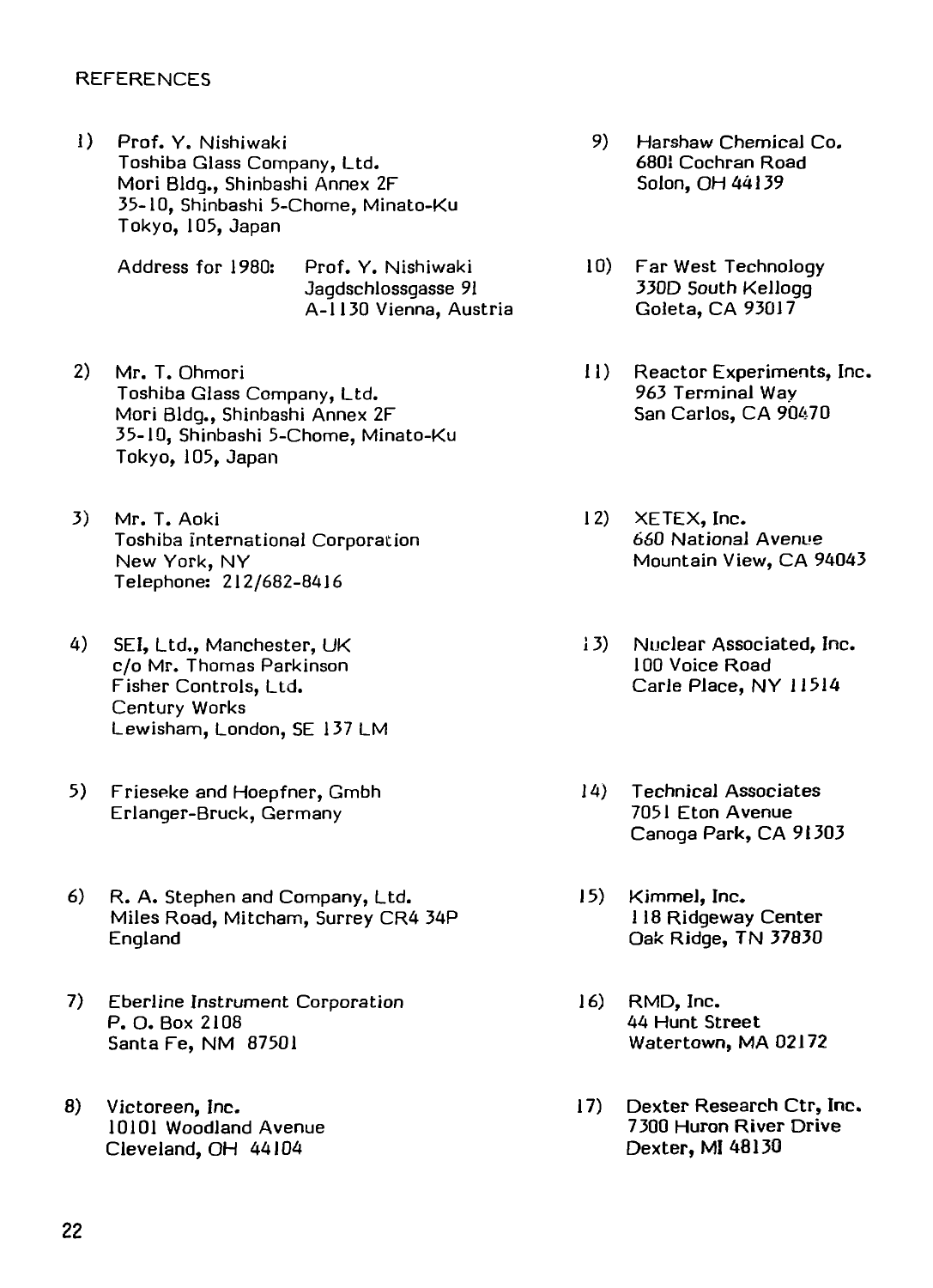#### BIBLIOGRAPHY

#### RPL Glass

H. Francois, et al., "Personnel Dosimetry Systems for External Radiation Exposures," Technical Report Series 109, IAEA, Vienna, Austria, 1970.

Klaus Becker, Solid State Dosimetry, CRC Press, Cleveland, Ohio, 1973.

G. A. Dorofeev and S. Somasundaram, IAEA International Glass Dosimetry Intercomparison, 1970, in Advances in Physical and Biological Radiation Detectors, IAEA, Vienna, Austria, 1971.

Manufacturer's Literature:

Toshiba Glass Company, Ltd., "Fluoro-Glass Dosimeter and Glass for Fluoro-Glass Dosimeter."

Robert Schaer, "Health Dosimeter Plays an Unusual Role as a Safeguards Device," IAEA Bulletin, Vol. 19, No. 2.

#### Thermoluminescent Dosimeters

Klaus Becker, Solid State Dosimetry, CRC Press, Cleveland, Ohio, 1973.

Glenn F. Knoll, Radiation Detection and Measurement, John Wiley and Sons, New York, New York, 1979.

H. Francois, et al., "Personnel Dosimetry Systems for External Radiation Exposures," Technical Report Series 109, IAEA, Vienna, Austria, 1970.

Per Spanne, "Theroluminescence Dosimetery in the MicroGy Range," Acta Radiologica Supplementum 360, 1979.

Manufacturer's Literature:

Eberline, "Radiation Dosimetry TLD Service for Personnel and Environmental Monitoring."

Victoreen, R. P. Ulman, "Victoreen Thermoluminescent Dosimetry."

Harshaw, Donald E. Lancaster, "Thermoluminescence: Theory and Applications;" F. Morgan Cox, "New Solid Lithium Fluoride Thermoluminscent Dosimeters."

W. B. White, et al., "Use of Harshaw Model 2000 for Thermoluminscent Analysis of Environmental Background Leve! Dose Measurements."

#### Film and Ion Chambers

National Council on Radiation Protection and Measurements, "Instrumentation and Monitoring Methods for Radiation Protection," NCRP Report No. 57.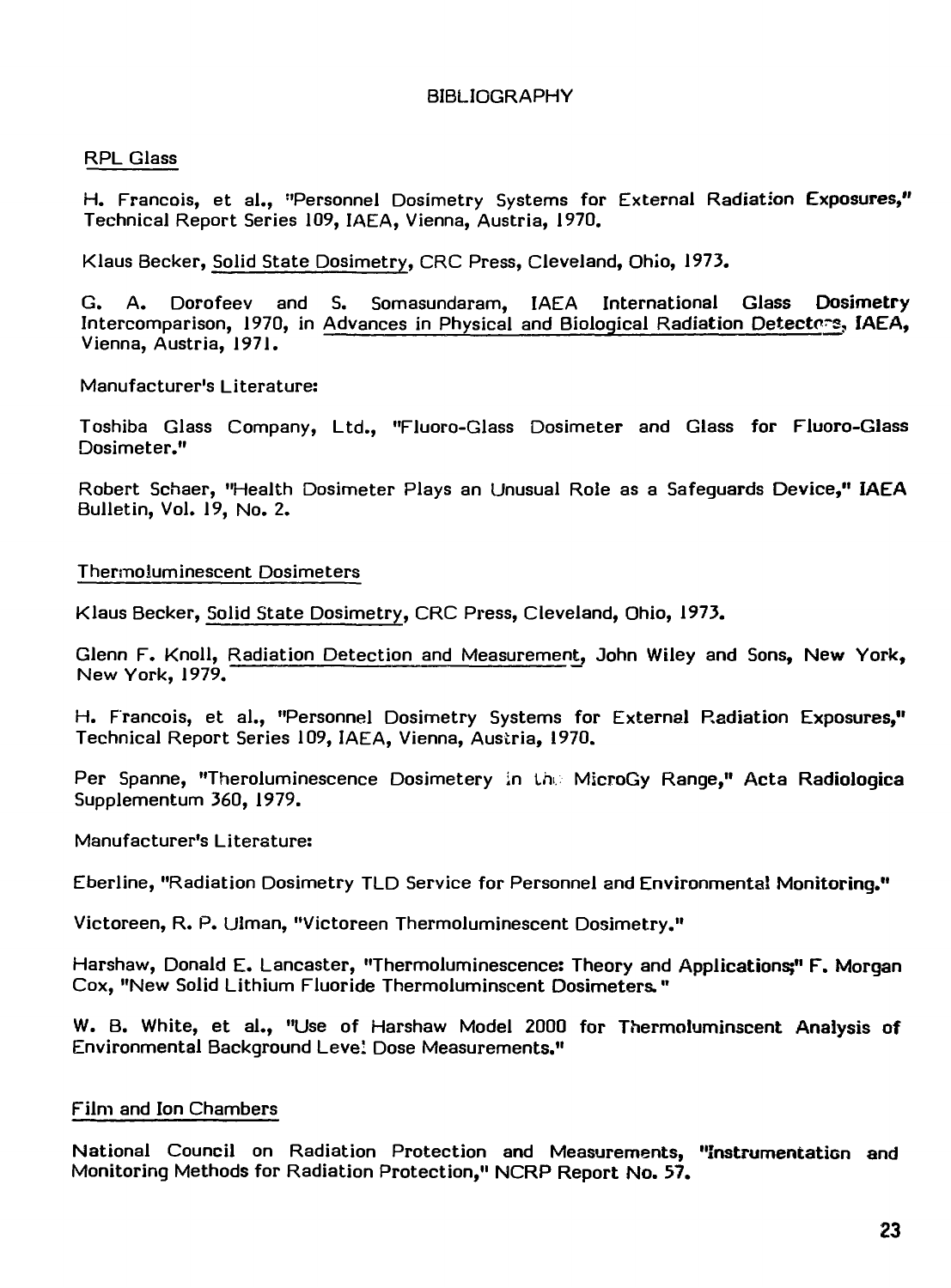H. Francois, et al., "Personnel Dosimeters, etc.," as quoted under RPL glass.

Manufacturer's Literature;

R. A. Stephen and Co., Ltd., R. W. Hawley, "Quartz Fibre and Phosphate Glass Dosimeters," 1964.

#### Radiachromic

K. C. Humphreys and A. D. Kantz, "Dosimetry and Quality Control in Electron Beam Processing," IEEE Transactions in Nuclear Science, Vol. NS-126, No. 1, 1979.

Manufacturer's Literature:

Far West Technology, Inc., "Radiachromic Dosimetry Materials," Radiachromic Note 4.

#### Superheated Drop

Robert E. Apfel, "The Superheated Drop Detector," Nuclear Instruments and Methods 162, 603, 79; United States Patent 4 143 274, March 6, 1979.

#### Electronic Pocket Dosimeters

M. A. Wulf, C. J. Umbarger, and G. Entine, "Use of a Cadmium Telluride Detector in a New Tiny Personal Radiation Chirper," IEEE Trans. Nuc. Sci. NS-26, 1, 1979.

O. R. Mulhern, W. T. Barlett, and C. D. Hooker, "Pocket-sized Electronic Dosimeter Testing," Battelle Pacific Northwest Laboratory report, PNL-2548, 1979.

U. S. Nuclear Regulatory Commission Office of Standards Developments, Draft Regulatory Guide, "Audible-Alarm Dosimeters," August 1979.

R. W. Graham, "Primary Batteries," Moyes Data Corporation, Park Ridge, NJ, 1978.

M. Grossman, "Focus on Batteries," Electronic Design 12, 88, 1978.

J. Lyman, "Battery Technology," Electronics, April 3, 1975, p. 75.

Manufacturer's Literature:

Reactor Experiments, Radiation Monitoring Instruments and Instruction Manual, Digi/microdose Model 81 IB.

XETEX, Mini-gard System.

Victoreen, Operating Manual, Primadose II.

Technical Associates, Catalog.

Kimmel, Product Catalog.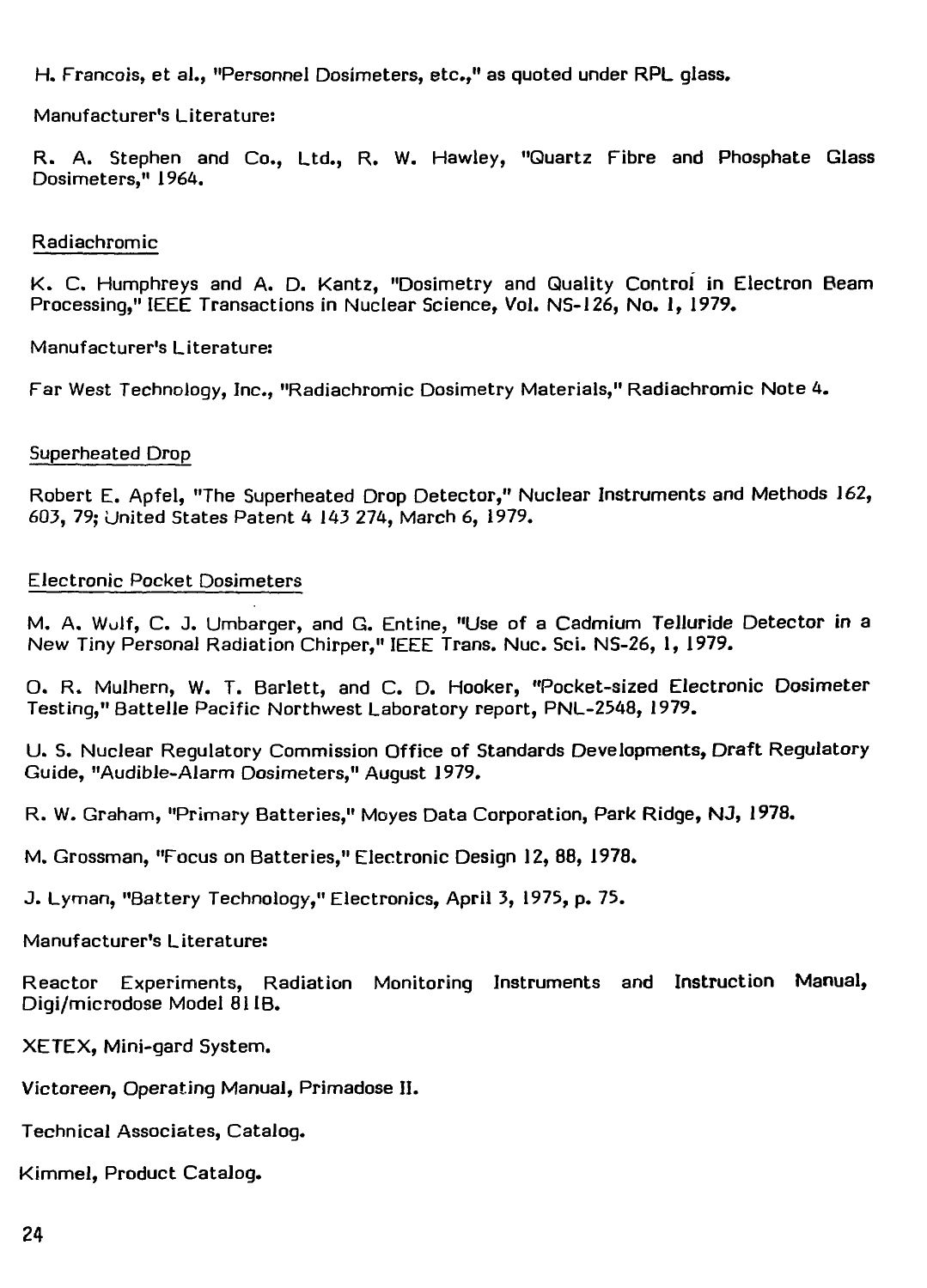Dosimeter Corporation of America, Catalog 791.

Union Carbide Corporation, "Eveready Battery Applications and Engineering Data,' 1971.

Mallory Battery Company, Catalog, 1979.

Gould, Inc., Portable Battery Division, Catalog, 1979.

Electrochem Industries, Inc., Catalog, 1979.

#### Large Electronic Monitors

E. J. Dowdy, A. A. Robba, R. D. Hastings, and S. W. France, "A New Instrument for Confirmation of Declared Power Histories of Central Station Power Plants," Nuclear Materials Management VIII, Proceedings Issue, p. 689, 1979.

#### Other Radiation Detectors

W. K. Ream, W. D. Arlowe, D. S. Miyoshi, and A. E. Birden, "ISPO Task E.20, Status Monitoring Alternate to Optical Surveillance," Sandia Laboratories report, SAND 79-15873, 1979.

Manufacturers Literature:

Dexter Research Center, Thermacon data sheet.

#### Target Characteristics

Robert Schaer, "Health Dosimeter Plays an Unusual Role as a Safeguards Device," IAEA Bulletin 19, No. 2, 31, 1977.

S. Sanatani, private communication, 1979.

Samuel Glasstone and Alexander Sesonske, Nuclear Reactor Engineering, Van Nostrand Reinhold Company, New York, p. 100, 1967.

E. P. Blizard and L. S. Abbot, Reactor Handbook, Volume HI, Part B, Shielding, Interscience Publishers, New York, p. 111, 1962.

J. T. Caldwell, unpublished data, 1978.

Dilworth, Secord, Meagher and Associates Ltd., "Diversion Path Analysis of Gentiily-2 Generating Station," Report No. 765/930, 1977.

A. B. Johnson, Jr., "Behavior of Spent Nuclear Fuel in Water Pool Storage," Battelle Pacific Northwest Laboratories report, BNWL-2256, 1977.

V. H. Allen and A. J. Sterling, "Performance of a Prototype Spent Fuel Bundle Counter **for** 600 MW CANDU Reactors," Nuclear Materials Management, Proceeding **Issue,** p. 733, **1979.**